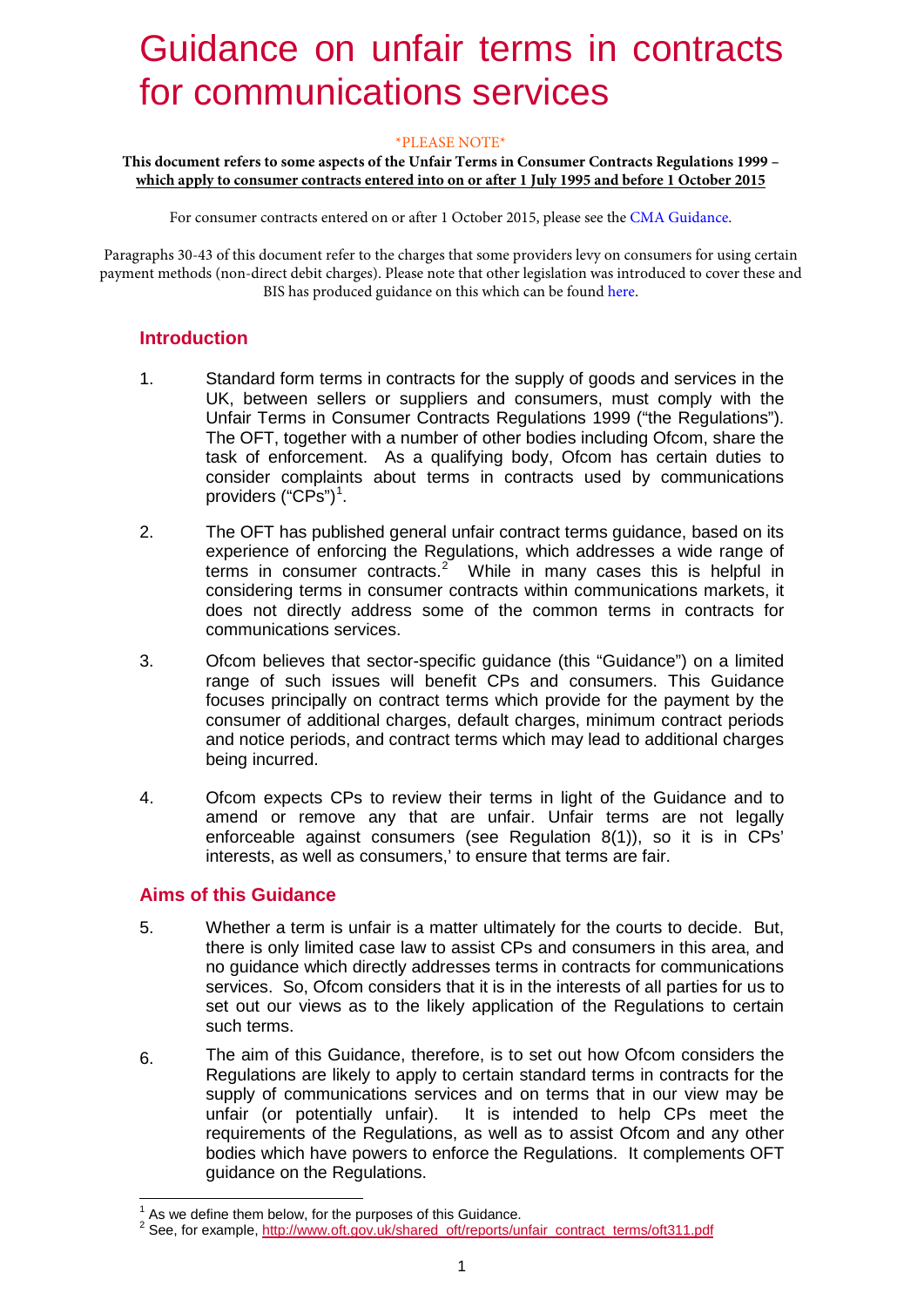- 7. Whether or not Ofcom takes enforcement action, and any enforcement action that we may take, will depend on the facts of any individual case. This Guidance sets out the approach we expect to take in performing our obligations and exercising our powers under the Regulations.
- 8. We will take an active role in enforcing the Regulations. We will monitor complaint levels and examine CPs' standard terms to see whether they are consistent with our view of the law as set out in this Guidance. Where they are not, we will consider the best way to enforce the law, including taking the necessary formal enforcement action using our powers under the Regulations and/or the Enterprise Act 2002.
- 9. Whilst it sets out the approach we are likely to take, this Guidance is not binding on Ofcom, nor is it an exhaustive statement about unfair terms in contracts for communications services. We may depart from it where there are good reasons for doing so. If, in any given situation, we decide to depart from what we say in this Guidance, we will normally set out our reasons for doing so.
- 10. We note that in addition to the Regulations, CPs are also subject to General Conditions (under the Communications Act 2003), including GC 9 about contract terms, GC 10 on transparency and publication of information and GC 12 on itemised bills.

# **Scope of this Guidance**

- 11. While the Regulations apply to all sellers and suppliers of goods and services to consumers, this Guidance relates in particular to all suppliers of services in sectors that Ofcom regulates. We use the term 'services' to include fixed and mobile telephony, broadband, and pay-TV services; and we use the term "CPs" to refer to suppliers of such services.<sup>[3](#page-1-0)</sup>
- 12. This Guidance relates to standard terms and conditions for the provision of services where there is an ongoing monthly liability and does not therefore cover, for example, pre-pay mobile telephony or pay on demand TV. Contracts for such services are also subject to the Regulations but the charges addressed in this Guidance do not usually apply to those services.
- 13. The Guidance covers the following terms and the charges provided for by them:
	- 13.1 Non-direct debit ("non-DD") charges (i.e. charges imposed by CPs on customers who do not pay their bills by direct debit or a similar method)
	- 13.2 Default charges (i.e. late payment charges, charges for payment failure and charges for reconnection)
	- 13.3 Initial Minimum Contract Periods ("MCPs") and Early Termination Charges ("ETCs")
	- 13.4 Subsequent Minimum Contract Period ("subsequent MCPs")

<span id="page-1-0"></span> $3$  And we include in the term any organisation providing services in the sectors we regulate.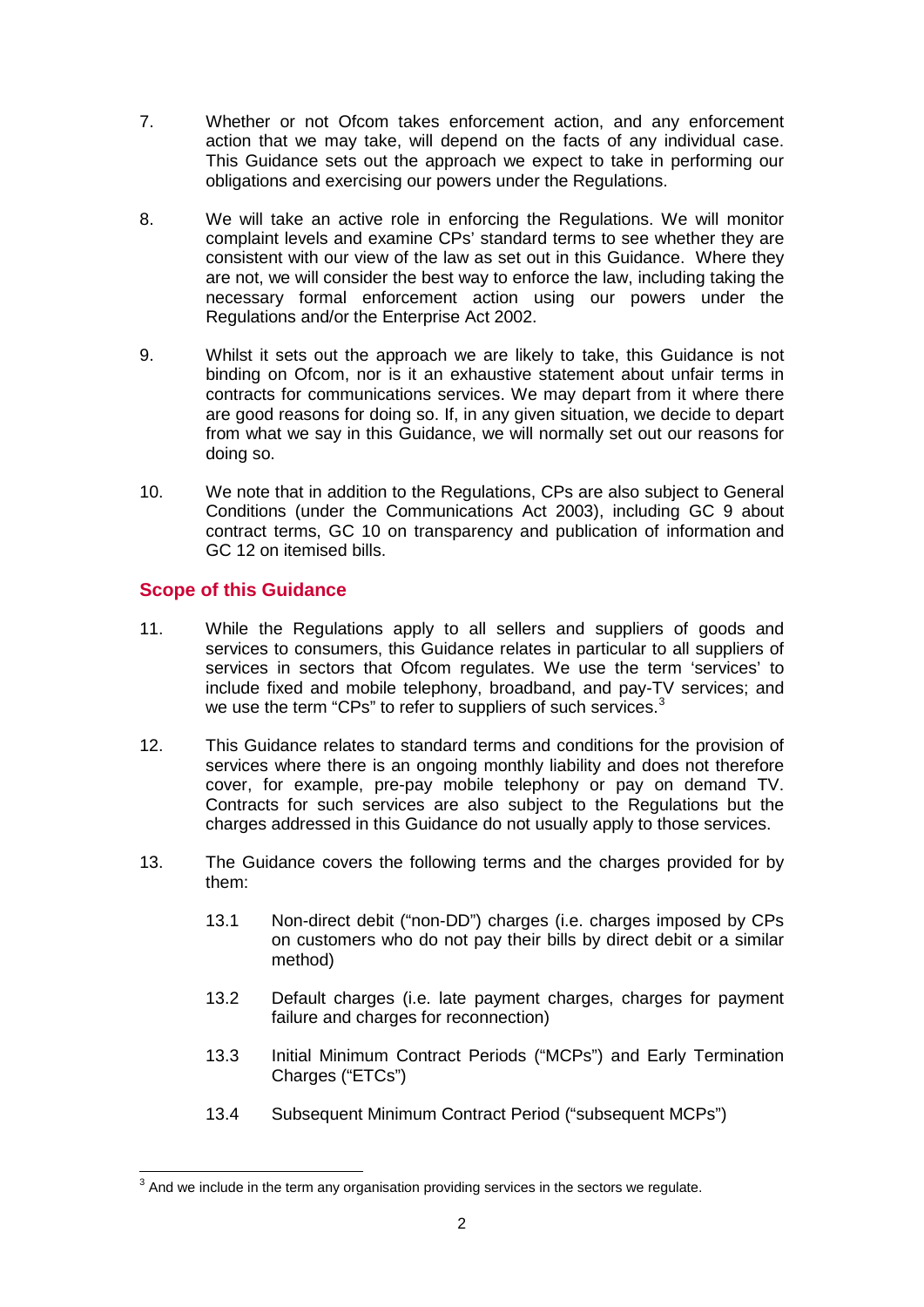- 13.5 Minimum notice periods ("MiNPs")
- 13.6 Itemised and paper billing charges
- 13.7 Cease charges
- 14. Although this Guidance does not cover all types of terms in CPs' contracts, they are, of course, also subject to the Regulations (and the OFT's general guidance will apply to them). If it becomes appropriate, we may in the future decide to issue further sector-specific guidance in relation to other terms (for example, where this may be helpful in supplementing or clarifying existing guidance). We will also apply the principles set out in this Guidance insofar as they are relevant to any other types of terms. The fact this Guidance does not cover other terms does not mean Ofcom may not have concerns about their fairness nor preclude Ofcom action in relation to them.
- 15. In addition to providing this Guidance on the Regulations, Ofcom has identified areas of best practice. We recognise that some practices which we consider important for consumer protection do not fall within the requirements of the Regulations. In these cases we have identified the actions we would like to see CPs take. These aspects may not fall within our enforcement activity under the Regulations but if we identify consumer harm arising from a failure to adhere to these standards we may consider using other powers and legislation to address that harm.

### **The Regulations and enforcement**

- 16. Standard form terms<sup>[4](#page-2-0)</sup> in contracts between sellers and suppliers of goods and services and consumers must comply with the Regulations (which implement EU Directive 93/13/EEC on unfair terms in consumer contracts). The Directive was initially implemented in the Unfair Terms in Consumer Contracts Regulations 1994, which came into force on 1 July 1995, and which were subsequently replaced by the Regulations (coming into force on 1 October 1999).
- 17. The OFT has issued extensive guidance on the Regulations, both general and sector-specific. The two documents below provide general guidance:
	- 17.1 the briefing note *Unfair Standard Terms*; [5](#page-2-1) and
	- 17.2 the comprehensive *Unfair Contract Terms Guidance*. [6](#page-2-2)
- 18. These documents give a fuller explanation of certain points made below about the Regulations and consumer contract terms in general. Reference will also be made to the OFT's guidance on *Calculating fair default charges in credit card contracts*. [7](#page-2-3)
- 19. Unfair terms are not binding on consumers and it is open to consumers themselves to challenge in court terms they consider unfair. In addition, under the Regulations the OFT, or a qualifying body such as Ofcom, has a duty to consider any complaint it receives about unfair standard terms. The

<span id="page-2-1"></span><span id="page-2-0"></span><sup>&</sup>lt;sup>4</sup> Terms that are not subject to individual negotiation – sometimes called "the small print".<br>
<sup>5</sup> OFT143, [http://www.oft.gov.uk/shared\\_oft/business\\_leaflets/unfair\\_contract\\_terms/oft143.pdf](http://www.oft.gov.uk/shared_oft/business_leaflets/unfair_contract_terms/oft143.pdf)<br>
<sup>6</sup> OFT311, http://www.oft.go

<span id="page-2-3"></span><span id="page-2-2"></span>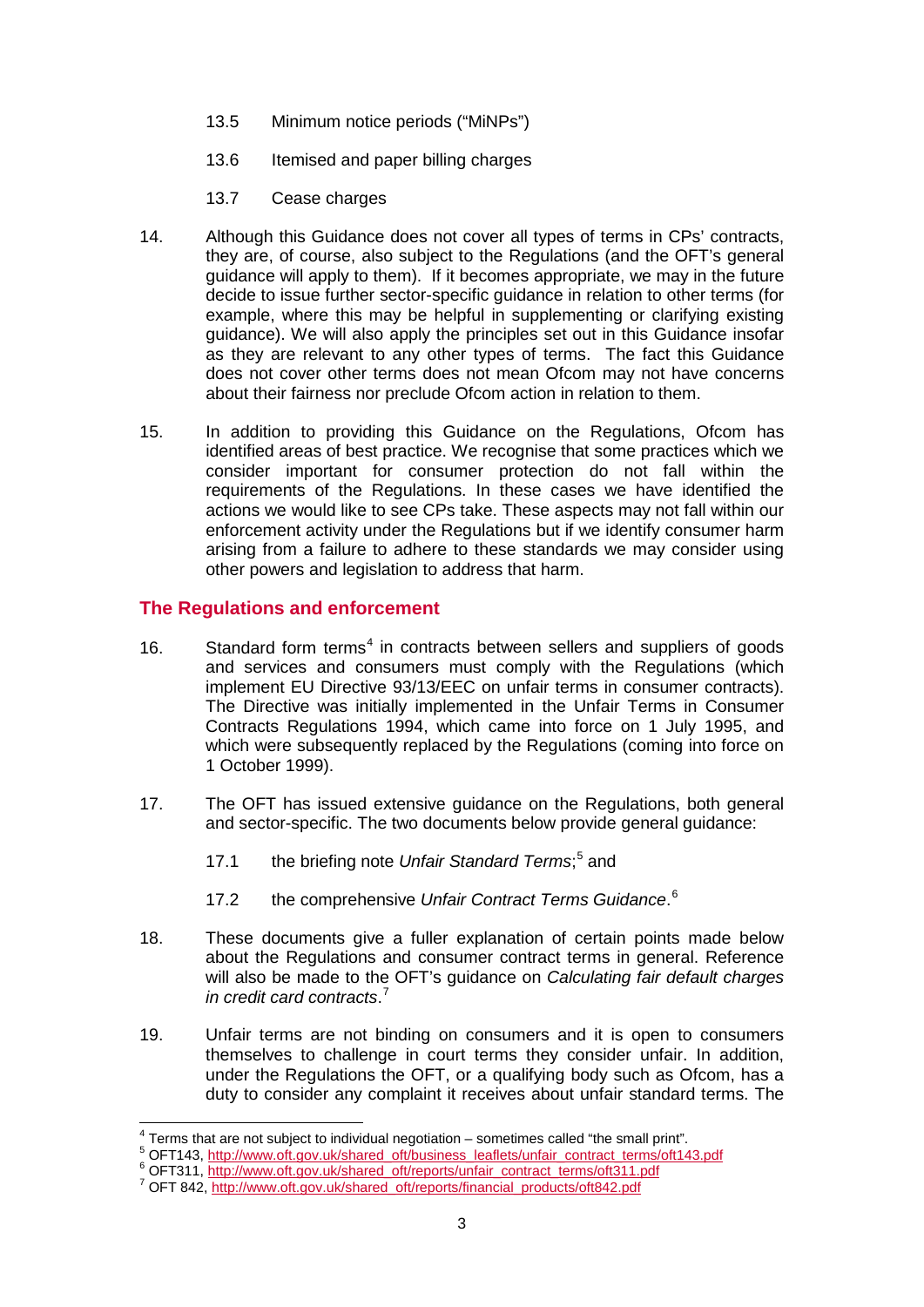OFT and other qualifying bodies have the power to take action on behalf of consumers in general to stop the continued use of unfair terms, if necessary by seeking an injunction in England, Wales and Northern Ireland or an interdict in Scotland. It is ultimately for the courts to decide if a term is unfair under the Regulations.

- 20. In addition, Part 8 of the Enterprise Act 2002 gives the OFT and other bodies including Ofcom another enforcement mechanism against sellers and suppliers who breach consumer protection legislation.
- 21. In particular, the Enterprise Act enables the OFT and other enforcers to seek court orders against businesses that breach UK laws giving effect to EC Directives listed in Schedule 13 of that Act, where the collective interests of consumers are harmed. These UK laws include EU Directive 93/13/EEC on unfair terms in consumer contracts. Again, it is ultimately for the courts to decide if a term breaches the law and whether an order should be made. $8$
- 22. Where we consider that a CP is using unfair terms, we may accept undertakings from it that it will stop. We may also take action using whichever powers referred to above that we consider most appropriate. For example, if our concerns are not satisfactorily addressed by a CP's undertakings (or otherwise), Ofcom could apply to the courts and seek an injunction under the Regulations, or an enforcement order under the Enterprise Act. If the infringement needs to be tackled urgently, the court may make an interim injunction or enforcement order. In very urgent cases, where we think an enforcement order should be sought immediately, we can start court proceedings without entering into consultation as ordinarily required.
- 23. There are a number of key elements to the Regulations, to which we refer specifically in this Guidance:
	- 23.1 **Exempt and non-exempt matters:** In some circumstances, some terms are exempt from the Regulations' test of fairness in relation to certain matters: they need not be fair (see Regulation 6(2) below). We refer to these matters as "exempt matters" (and to other matters as "non-exempt matters") and this exemption as "the exemption."

The exempt matters are:

- 23.1.1 the definition of the main subject matter of the contract (Regulation 6(2)(a)); and
- 23.1.2 the adequacy of the price as against the goods or services provided in exchange, (Regulation 6(2)(b)).

The exemption only applies where the relevant term is transparent enough: e.g. in plain, intelligible language that the consumer is able to read and understand (see below). What it means is that, as long as the relevant term is sufficiently transparent, Ofcom and the courts may not consider:

<span id="page-3-0"></span> $8$  More information about the Enterprise Act 2002 i[s at:](http://at/) [http://www.opsi.gov.uk/acts/acts2002/ukpga\\_20020040\\_en\\_1](http://www.opsi.gov.uk/acts/acts2002/ukpga_20020040_en_1)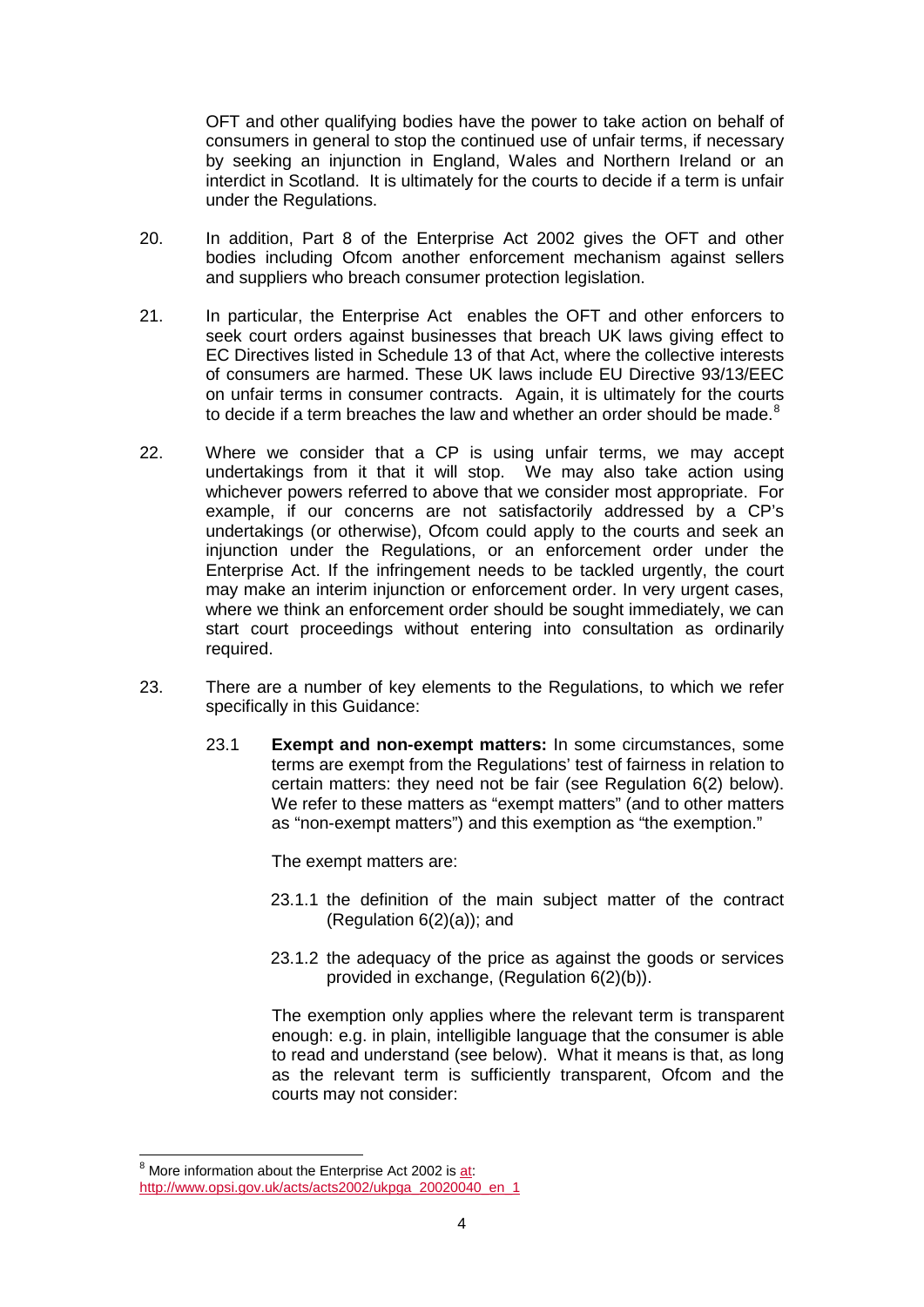- 23.1.3 whether what the CP will provide (i.e. the main subject matter of the contract: the goods and services) is fair; nor
- 23.1.4 whether the price consumers must pay in exchange for goods and services is appropriate (not too high) for those goods and services.

These are the matters which reflect the two sides of a consumer contract: what the seller or supplier will provide and what the consumer will pay for it. The law does not require either of these things to be "fair."

- 23.2 **Test of fairness:** Except in relation to a narrow range of exempt matters like those referred to above, terms must be fair. They must pass the test of fairness set out in Regulation 5(1).
- 23.3 **Transparency:** All terms, whether they relate to exempt or nonexempt matters, are required to be expressed in plain, intelligible language (Regulations 6(2) and 7(1)). Terms must also be set out with due prominence which reflects their importance to the parties.<sup>[9](#page-4-0)</sup> We refer to these as requirements of "transparency."

Amongst other things, these transparency requirements mean that the wording of terms must be comprehensible to consumers, and such that they can understand how the term affects the rights and obligations both parties have under the contract. Terms must be sufficiently clear that consumers can have a proper understanding of them for sensible and practical purposes.

Where a term does not meet the transparency requirements a matter which would otherwise be exempt under Regulation 6(2) will not be exempt, and the fairness test will apply.

- 24. The following parts of the Regulations are of particular relevance to this Guidance.
- 25. Regulation 5(1) provides that:

"A contractual term which has not been individually negotiated shall be regarded as unfair if, contrary to the requirement of good faith, it causes a significant imbalance in the parties' rights and obligations arising under the contract, to the detriment of the consumer."

26. Regulation 6(2), which sets out matters exempt from the fairness test in Regulation 5(1), provides that:

<span id="page-4-0"></span><sup>&</sup>lt;sup>9</sup> Some terms mav come within the exemption if they are sufficiently prominent and transparent, which may include drawing them to a consumer's specific attention, but not otherwise (See, for example, Mann J's comments at paragraph 54 of his judgment in *Office of Fair Trading v Foxtons Ltd* [2009] EWHC 1681 (Ch) and Lord Mance's at paragraph 13 of the Supreme Court's judgment in *Office of Fair Trading v Abbey National plc and others* [2009] 3 W.L.R. 1215). Some terms are also more likely to be fair the more prominent and transparent they are (see paragraphs 79, 91, 92 and 104 of the *Foxtons* judgment), though prominence and transparency alone are no guarantee of fairness.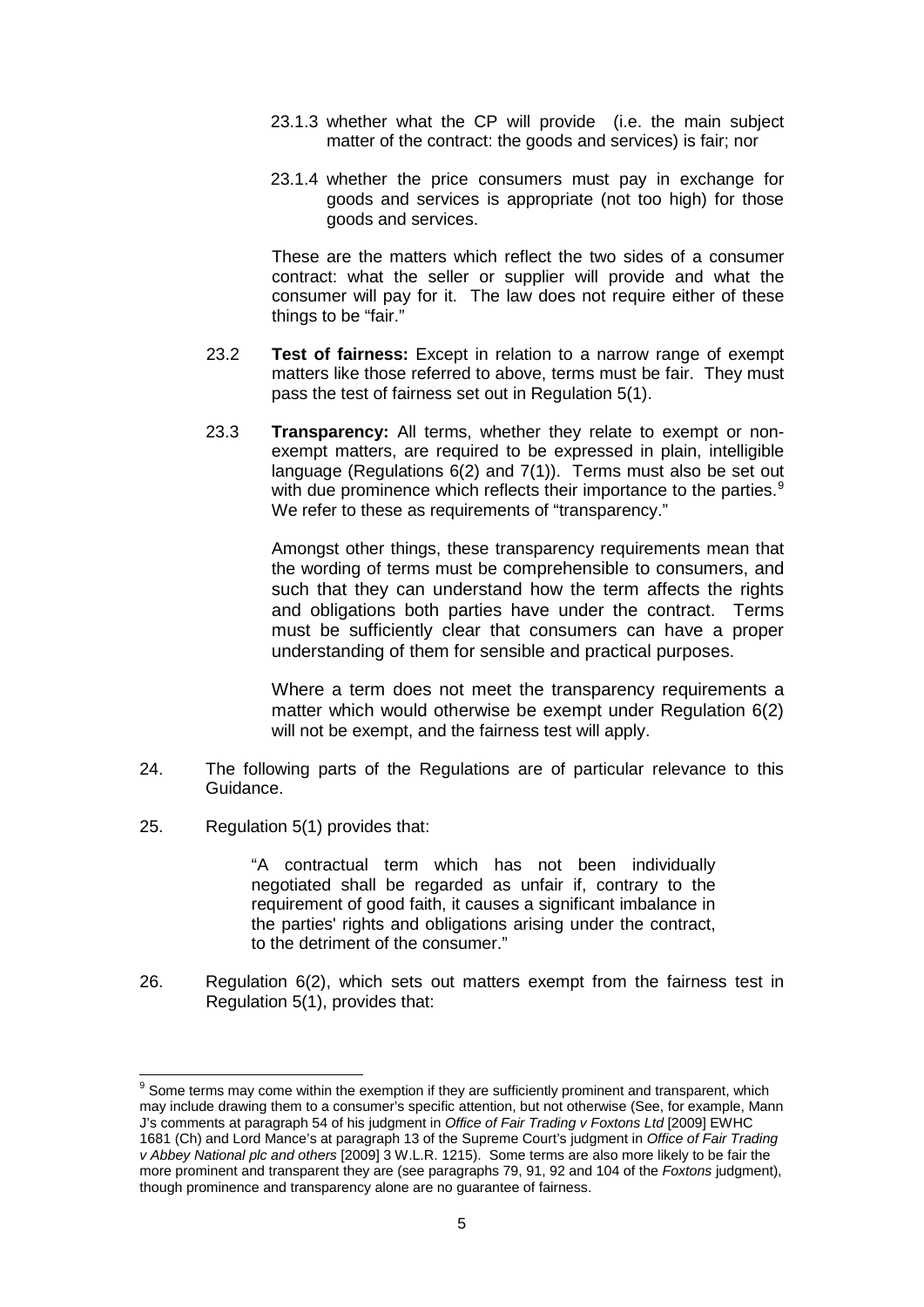"In so far as it is in plain intelligible language, the assessment of fairness of a term shall not relate-

- (a) to the definition of the main subject matter of the contract; or
- (b) to the adequacy of the price or remuneration, as against the goods or services supplied in exchange."
- 27. Regulation 7(1) provides that:

"A seller or supplier shall ensure that any written term of contract is expressed in plain, intelligible language.…"

- 28. Paragraph 1 of Schedule 2 of the Regulations sets out a non-exhaustive list of terms which may be regarded as unfair. It states that terms may be unfair if, amongst other things, they have the object or effect of:
	- "(b) inappropriately excluding or limiting the legal rights of the consumer vis-à-vis the seller or supplier or another party in the event of total or partial nonperformance or inadequate performance by the seller or supplier of any of the contractual obligations, including the option of offsetting a debt owed to the seller or supplier against any claim which the consumer may have against him;…..
	- (d) permitting the seller or supplier to retain sums paid by the consumer where the latter decides not to conclude or perform the contract, without providing for the consumer to receive compensation of an equivalent amount from the seller or supplier where the latter is the party cancelling the contract;
	- (e) requiring any consumer who fails to fulfil his obligation to pay a disproportionately high sum in compensation; [or] ….
	- (h) automatically extending a contract of fixed duration where the consumer does not indicate otherwise. when the deadline fixed for the consumer to express his desire not to extend the contract is unreasonably early."

### **Guidance on the individual charges and terms**

29. The following sections set out our guidance on contract terms which provide for each type of relevant charge. In each case there is a description of the charge, followed by the applicable guidance.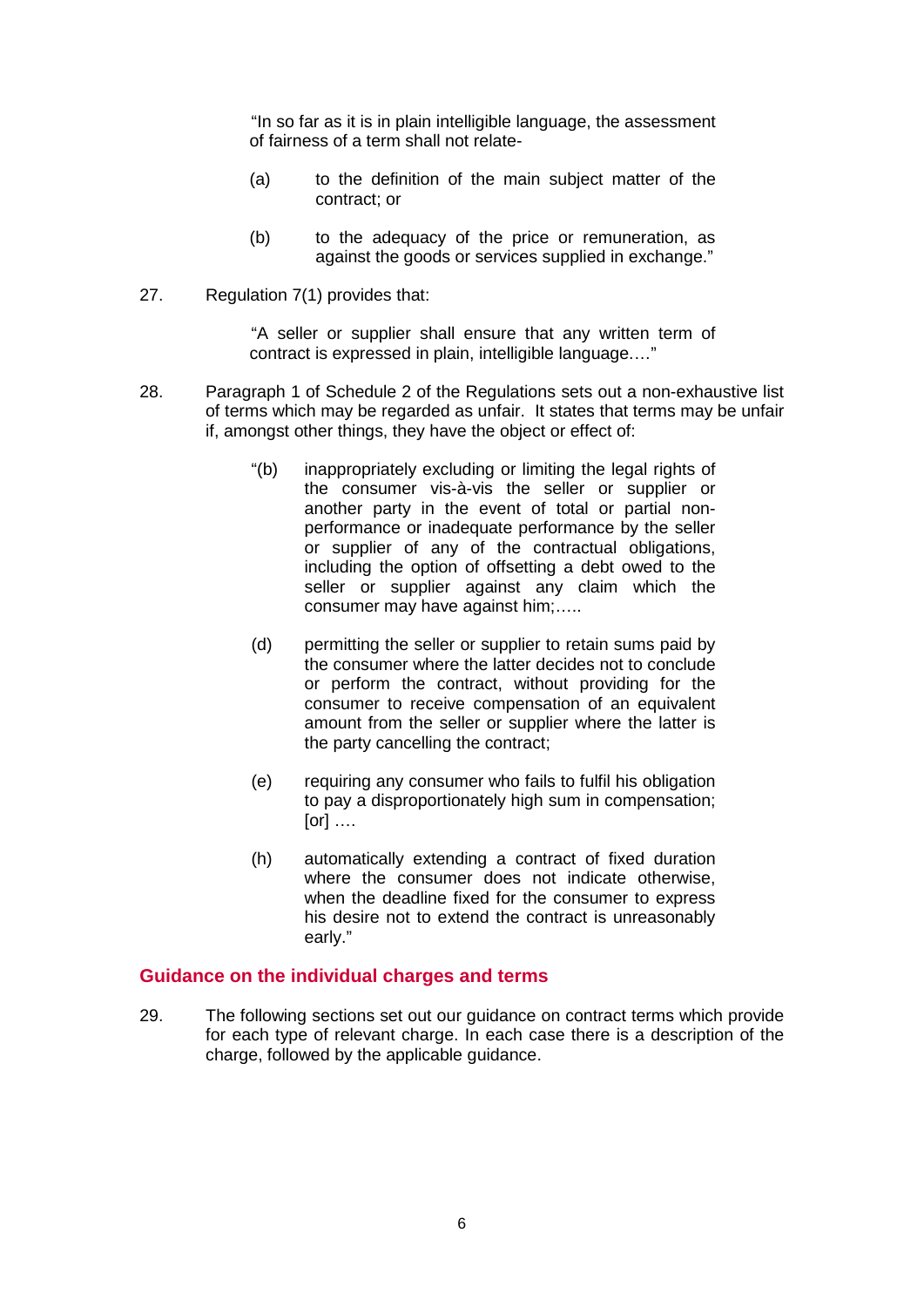# **A. Non-Direct Debit Charges**

### **Description of the charge**

- 30. Consumers may pay for their services by a range of methods, including direct debit, cheque, credit card and cash (e.g. at a Post Office). Some, but not all, CPs make a charge for payment by methods other than direct debit. We refer to this as the non-direct debit ("non-DD") charge.
- 31. While the non-DD charge is generally for payment by means other than direct debit, some CPs may differentiate on the basis of whether the payment is by a recurring, or non-recurring, method.
- 32. Some CPs only accept payments by a limited range of methods, typically direct debit and/or credit card.

### **Ofcom's guidance**

### Non-DD charges and the exemption

- 33. It will depend on the precise terms and circumstances in each case, and in particular whether the terms meet the transparency requirements referred to above, but a non-DD charge is a charge that in many cases could fall within the exemption from the fairness test.
- 34. A non-DD charge is likely in many cases to be part of the price the consumer must pay for the package of goods and services they receive under the relevant contract. The amount of the charge as compared to the goods and services is likely to be an exempt matter, as long as the relevant contract terms are clear enough (see Transparency above). Where this is so, the fairness test will not apply. This reflects the fact that a term providing for a charge like this will be amongst the more important terms of the contract.
- 35. We consider that this applies whether the non-DD charge is expressed as an additional charge or as a discount on the headline price. Either way, the consumer will incur the same liability to pay extra for payment by an alternative means.

### The fairness test for non-DD charges where they are not exempt matters

- 36. Where the relevant term(s) is not expressed in plain, intelligible language and does not meet the transparency requirements, the fairness test will apply to a non-DD charge. Similarly, only the question of whether the charge is too high as against the goods and services provided under the contract is an exempt matter. The charge and the term providing for it could be challenged as unfair on other grounds.
- 37. One way in which we consider the fairness test could apply in relevant cases is as follows.
- 38. A consumer who chooses not to pay by DD may cause the CP to incur additional processing costs which are directly attributable to that method of payment. We consider that non-DD terms and charges that are subject to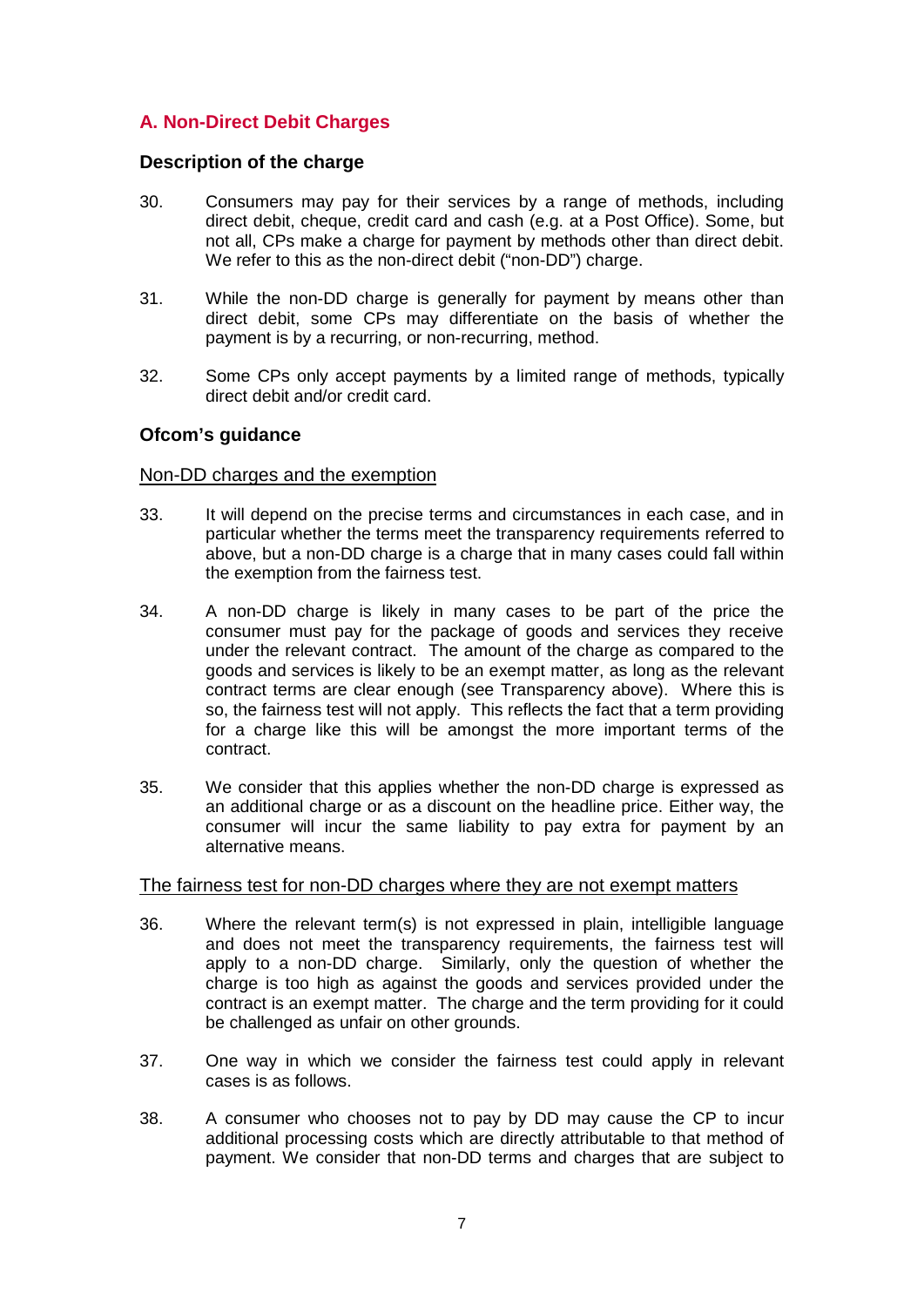the fairness test are more likely to be regarded as fair where they seek to recover only these additional costs through the non-DD charge.

- 39. Such terms and charges are more likely to be unfair if they seek to recover from consumers, as part of the charge, a cost component which does not reflect the CP's increased cost of taking payment by a means other than direct debit. For example, a non-DD charge that seeks to recover general "bad debt" costs is less likely fair.
- 40. In our view there is little evidence of a causal link between a consumer's choice of method of payment and the risk that the same consumer will fail to pay for the services provided. In particular, it is unclear how and why the choice of payment method will actually cause the consumer to go into bad debt. The principles applied in this context are consistent with the OFT's guidance on credit card default payments.
- 41. We recognise that the method of payment might affect how promptly consumers pay. Consumers who pay by an automated method will only ever pay late when that payment mechanism fails (e.g. due to insufficient funds). However, those who pay by non-DD may pay late due to a number of additional reasons, for example they may forget to pay, they may be away on holiday or they may not receive the bill in time due to postal delays.
- 42. So, in some circumstances it may be fair to recover as part of the non-DD charge costs associated with chasing late payment, such as reminder letters/bills (provided these costs are not being recovered by a specific late payment charge). This would be where there is evidence of a clear, causal relationship between payment method and the need to chase late payment.
- 43. One way in which we think it may be fair for a CP to calculate and apportion the costs recoverable in a non-DD charge is as follows. The CP could add up the overall annual costs (in line with our view above) of processing non-DD payments (of whatever method). It could then divide that total by a reasonable estimate of the total number of consumers it expects will be required to pay the charge, to give the annual costs recoverable from each relevant consumer. These can in turn be divided so as to enable their periodic collection.

### Best practice

As a matter of best practice, Ofcom also considers that it is also important that:

- $\circ$  bills clearly detail the level of any non direct debit charges as a separate line item; and
- o bills also provide information about alternative payment methods.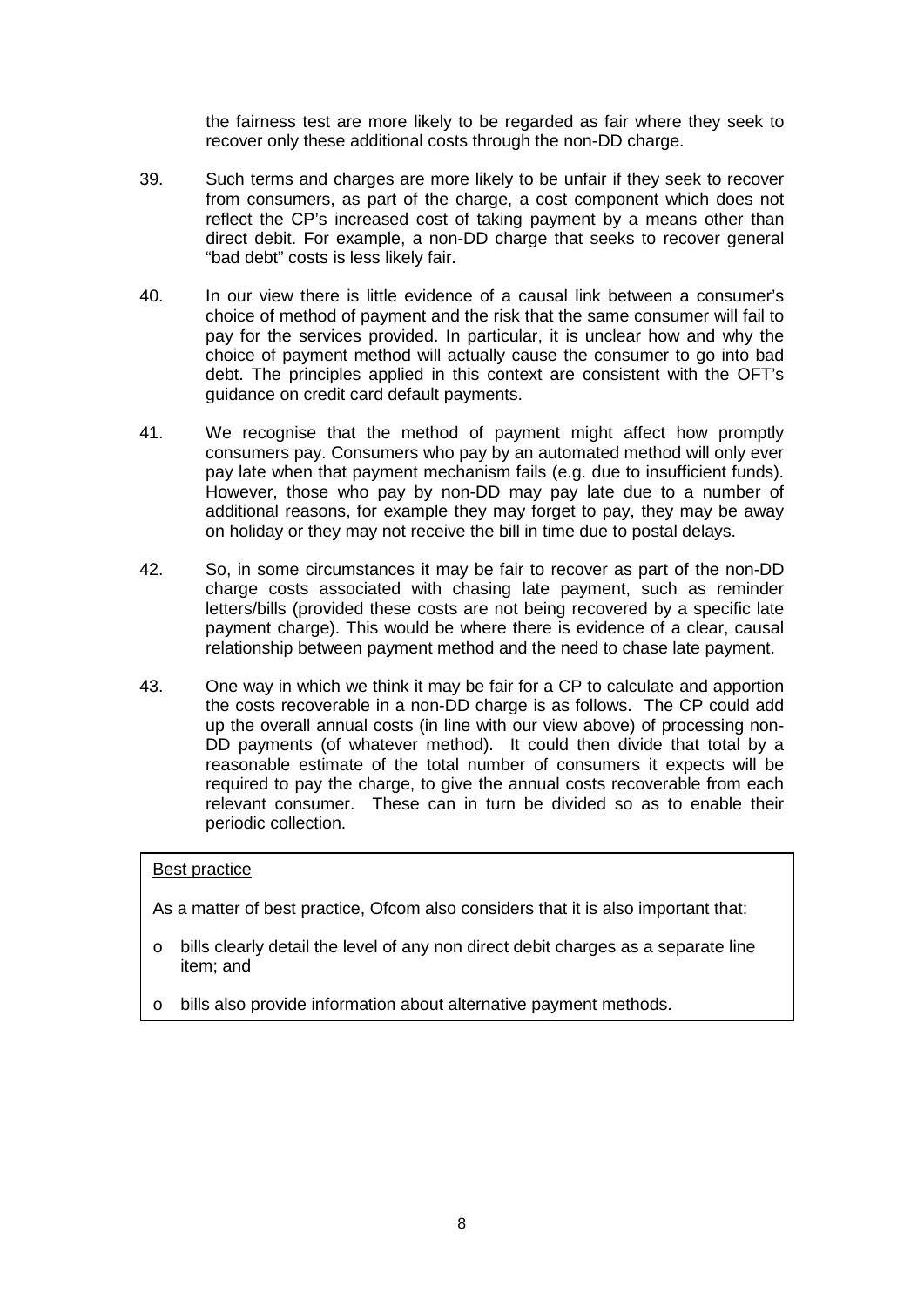# **B. Default charges (late payment charges, charges for payment failure, charges for restoring service)**

### **Description of the charges**

- 44. Some CPs levy charges in the following circumstances:
	- 44.1 a late payment charge where a consumer does not pay a bill by the due date for payment;
	- 44.2 a payment failure charge where, for example, a cheque 'bounces' or a call for payment under a recurring mandate fails due to insufficient funds; and
	- 44.3 a charge for restoring service where a consumer has earlier had their service suspended or restricted due to non-payment. For example, if payment is still not received after a certain period of time the CP may, before terminating the contract entirely, bar outgoing calls, and the status of the line will be set as Outgoing Calls Barred ("OCB"). The CP may continue to attempt to recover payment, and if it does so before it has disconnected the service entirely, it may reinstate the services but make a charge for doing so. This is known as the "OCB restored charge".

# **Ofcom's guidance**

### **Default charges (late payment charges, charges for payment failure and charges for restoring service) are non-exempt**

- 45. The terms providing for these charges, and the charges themselves, are non-exempt matters. They are subject to the fairness test.
- 46. The terms provide for a charge that only arises where the consumer does not do what the contract requires, for example paying a bill on time, and so is in default. They are concerned with the consequences of that default: a charge that must be paid for the default where it arises.
- 47. As such, the charge is not part of the price or remuneration of the goods or services the CP supplies. Instead, it is an ancillary payment, and an assessment of its fairness does not concern whether the price or remuneration for the goods and services is too high (i.e. does not concern an exempt matter).
- 48. Our view on this point is supported by the decisions of the House of Lords in "the *First National Bank* case"[10](#page-8-0) and of the Supreme Court in the "*OFT Bank Charges case*." [11](#page-8-1) [12](#page-8-2)
- 49. The position is the same whether the charges are described as default charges or are presented as a form of "contractual option", such as the

<span id="page-8-2"></span><span id="page-8-1"></span>

<span id="page-8-0"></span><sup>&</sup>lt;sup>10</sup> Director General of Fair Trading v First National Bank plc [2002]1 AC 481<br><sup>11</sup> Office of Fair Trading v Abbey National plc and others [2009] 3 W.L.R. 1215<br><sup>12</sup> See, for example, paragraphs 12, 43 and 43 of the former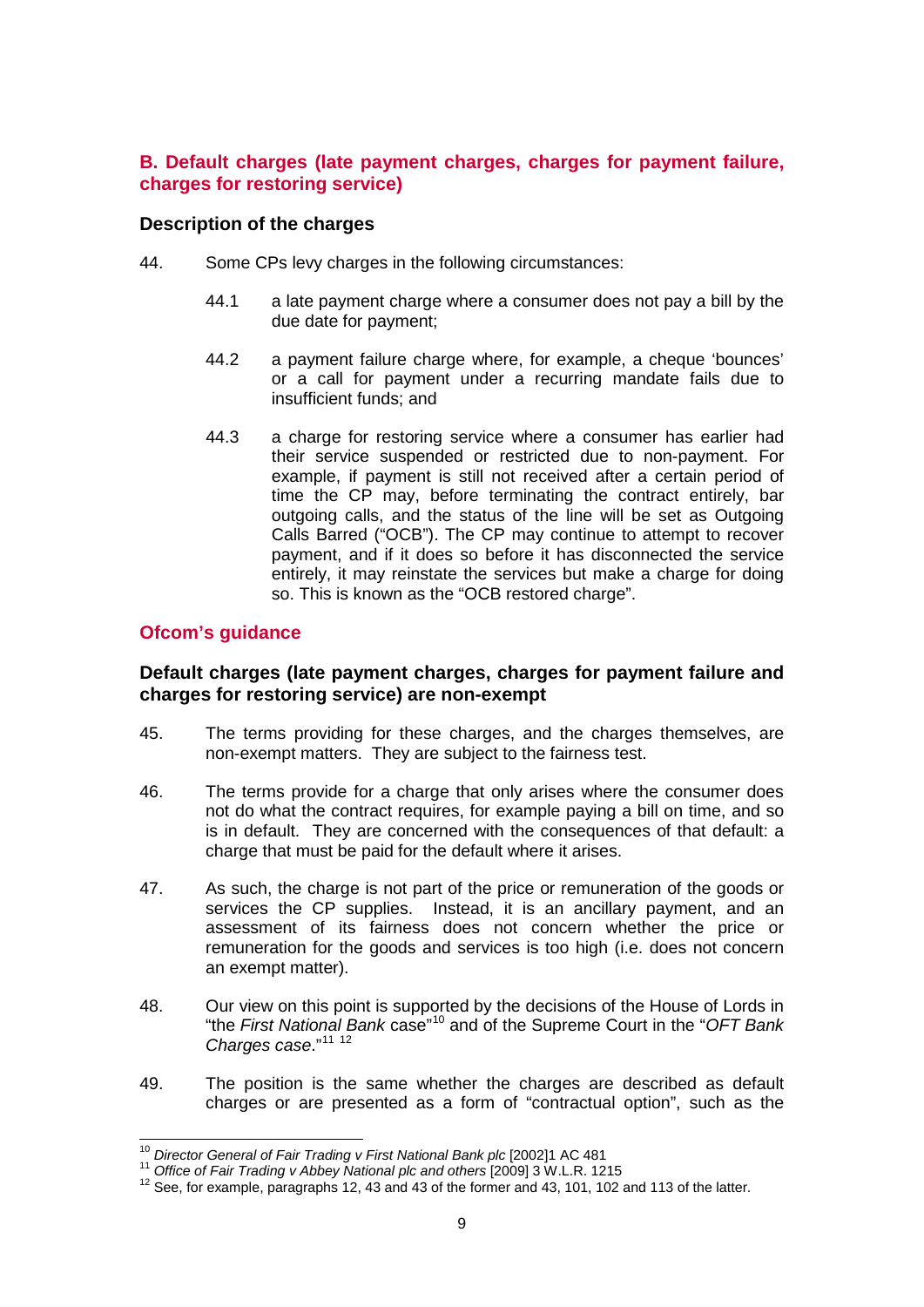"option" to pay late. The Regulations are concerned with the substance of terms, not merely their form. Accordingly, terms which impose such charges, however they are described, are, in our view, subject to the fairness test.

# **The fairness test for default charges (late payment charges, charges for payment failure and charges for restoring service)**

- 50. We consider terms providing for late payment charges, charges for payment failure and reconnection charges are likely to be fair where:
	- 50.1 the terms relating to these charges are transparent to consumers within the contract at the point of sale; and
	- 50.2 the charge includes only a reasonable pre-estimate of the direct costs incurred by the CP as a result of the consumer's default.
- 51. Terms under which these charges seek to recover a greater sum are likely to go beyond the ordinary legal position – what would be recoverable in contractual damages law – and are liable to be unfair. They would likely fall into paragraph 1(e) of Schedule 2 to the Regulations as terms, "… requiring any consumer who fails to fulfil his obligation to pay a disproportionately high sum in compensation."
- 52. So, we consider it is likely to be unfair for CPs to include within such charges any element which does not relate to the direct costs incurred as a result of the consumer's default. In common with the approach of the OFT in relation to credit card default charges, we consider that the inclusion of generalised "bad debt" costs within these charges is likely to be unfair. It is our view that there is no evidence to suggest a sufficiently strong causal link between individual instances of default and failure to pay at all which would, for example, allow a CP to recover such sums from a consumer as damages for breach of contract.
- 53. For late payment charges, only costs such as those for chasing payments, postage, and loss of interest on bills unpaid should be included. For payment failure we think it likely to be fair to reflect external costs such as bank charges. For charges for restoring service, only direct costs such as the wholesale costs of restoring service should be included.
- 54. In addition, in relation to terms which impose charges for late payment, we consider that such terms are more likely to be unfair if CPs do not make clear in their contracts that such charges may only be levied after consumers have had a reasonable opportunity to pay their bills and have failed to do so. This should take into account possible postal delays as well as reasonable absence from home.
- 55. We also consider that these kinds of default charges are likely to be unfair where they deny a consumer the right of set-off, as follows.
- 56. Where a consumer has an arguable claim under a contract against a CP the law generally allows the deduction of the disputed sum from other sums the consumer has to pay. This is relevant, where, for example, a consumer disputes part of a bill and refuses to pay it. A term that allows a default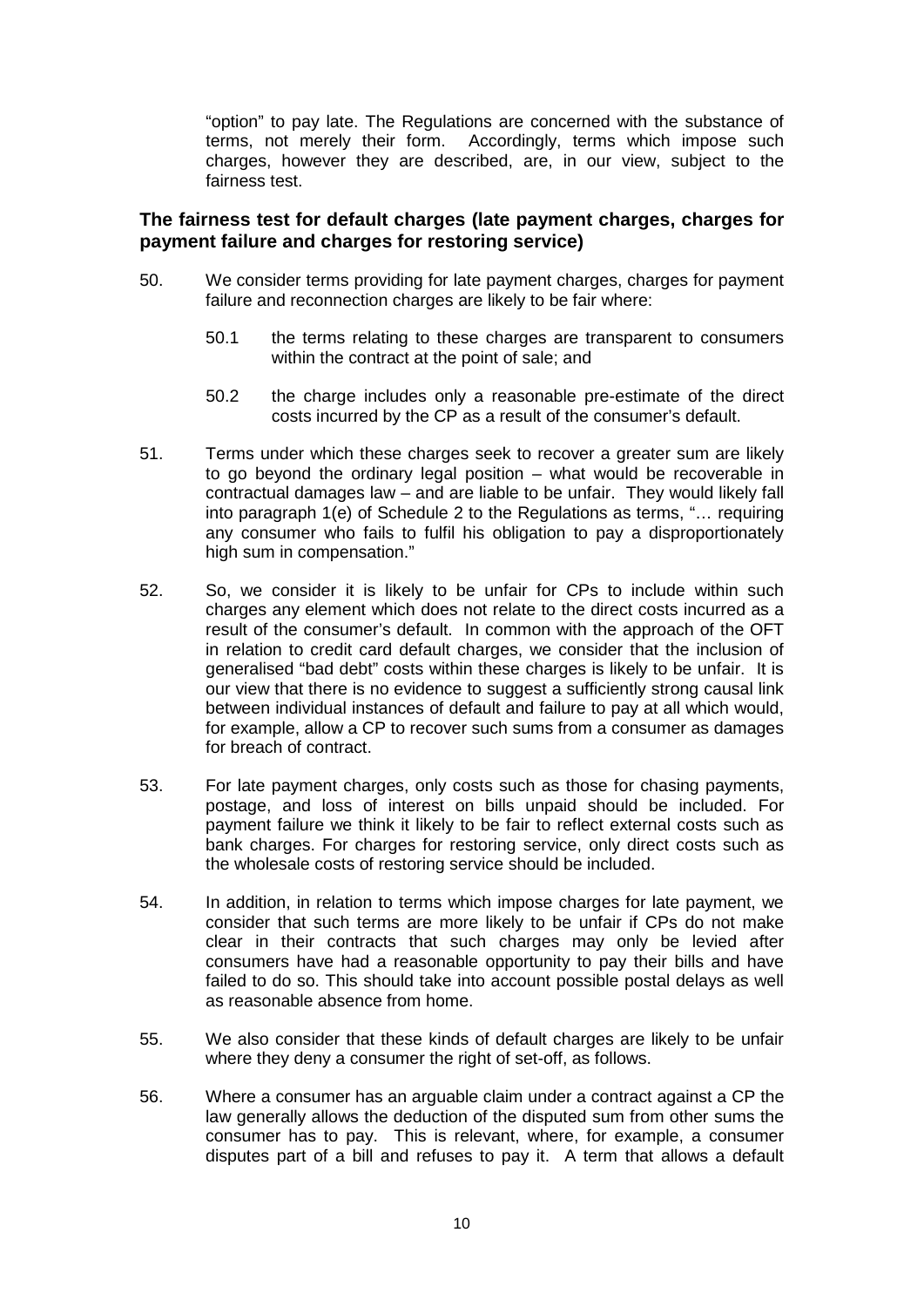charge to be levied in these circumstances, with the effect that the right of set-off is effectively denied is, in our view, likely to be unfair.

57. Such a term is likely to fall within the indicative list of terms that may be unfair in Schedule 2 to the Regulations. It is likely to fall within paragraph 1(b) of that Schedule, which states that terms may be unfair if they have the object or effect of:

> "Inappropriately excluding or limiting the legal rights of the consumer vis-à-vis the seller or supplier….including the option of offsetting a debt owed to the seller or supplier against any claim which the consumer may have against him."

### Best practice

As a matter of best practice, Ofcom also considers it is important that CPs make it very clear to consumers what the late payment charge is in advance of the consumer incurring the charge (i.e. at the point where the consumer can still avoid the charge). For example, we would expect any red bill, or reminder call, to provide this information.

# **C. Initial Minimum Contract Period (MCP) and Early Termination Charge (ETC)**

### **Description of the charge**

- 58. CPs may require consumers to commit to a contract of a fixed duration i.e. a Minimum Contract Period ("MCP"). This is common practice and is most likely when there are significant up-front costs for the CP, such as:
	- 58.1 the cost of consumer equipment provided free or at a subsidised rate (e.g. a mobile handset or broadband modem); or
	- 58.2 wholesale connection charges.

MCPs are often 12-24 months.

- 59. When a consumer terminates a contract of fixed duration before the expiry of the MCP, CPs usually levy an early termination charge ("ETC").
- 60. Some CPs seek to charge ETCs comprising the total remaining monthly payments under the contract. Other CPs:
	- 60.1 set the charge by reference to the price of the lowest priced package they offer for the relevant service;
	- 60.2 cap the total charge at a maximum level; or
	- 60.3 require consumers to pay the remaining monthly payments as well as return (or pay for) equipment which they would have been able to retain had they not terminated their contract early.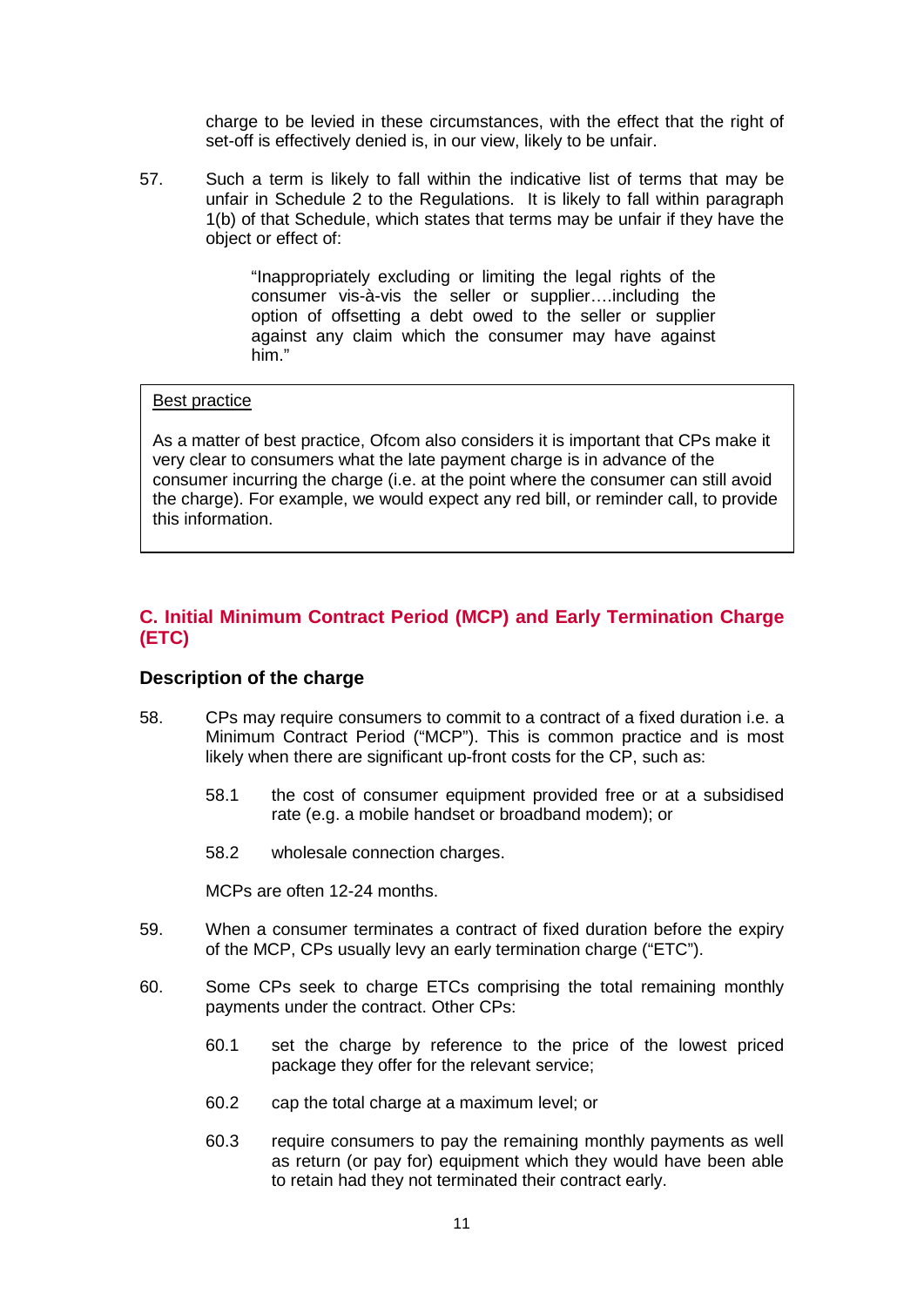- 61. Some CPs, rather than setting a MCP, may levy a charge on termination of the contract which is dependent on the period for which the contract has been running. In such a case a consumer would be required to pay a sum upon termination of a contract if they terminated before, for example, 12 months, but not if they terminated later.
- 62. Contracts may also provide for a CP to provide a service for a fixed period on up-front payment by the consumer of a lump-sum. They may contain terms saying that, if the contract is terminated before the expiry of the fixed period, none of the lump sum payment will be refunded.
- 63. In both the cases in the two paragraphs immediately above the payment that must be made or forfeited is unlikely to be referred to as an ETC. But, the effect of the relevant terms is similar. Under the Regulations, we are concerned about the effect of a term, so this type of term may be regarded in a similar way to an ETC.
- 64. CPs may also seek to impose a charge similar to an ETC where they terminate the relevant contract early because of a breach by the consumer. A similar analysis applies to these charges as to the sorts of ETCs referred to above and below.

# **Ofcom's guidance**

### Terms providing for MCPs are likely to be exempt matters

- 65. The term providing for a MCP is likely to be one of the most important terms of the contract. Again, it will depend on the precise terms and circumstances in each case, and in particular whether the terms meet the transparency requirements referred to above, but the length of the MCP is likely in many cases to be an exempt matter (and not subject to the fairness test).
- 66. Meeting the transparency requirements is therefore very important. We expect the MCP terms to be sufficiently prominent in contractual documents and marketing materials that the MCP is clear to the consumer and easily recognisable as a key element of the contract. CPs must take care to ensure these documents do not mislead the consumer in relation to such terms.
- 67. Where the MCP is not expressed in a transparent and prominent manner, the exemption would not apply and the fairness test would. Under the Regulations, an unfair term is not binding on the consumer. So, a CP who fails to make the MCP sufficiently transparent and prominent will, insofar as the MCP is unfair, be unable to enforce it (nor any requirement to pay an ETC).
- 68. While in certain sectors the existence of MCPs is well known to consumers, in others it is not. We consider that the existence and/or duration of MCPs for fixed voice contracts may not be sufficiently well known or brought to the attention to consumers. We expect all CPs to follow the guidance above in ensuring that MCPs are made both prominent and transparent for all services.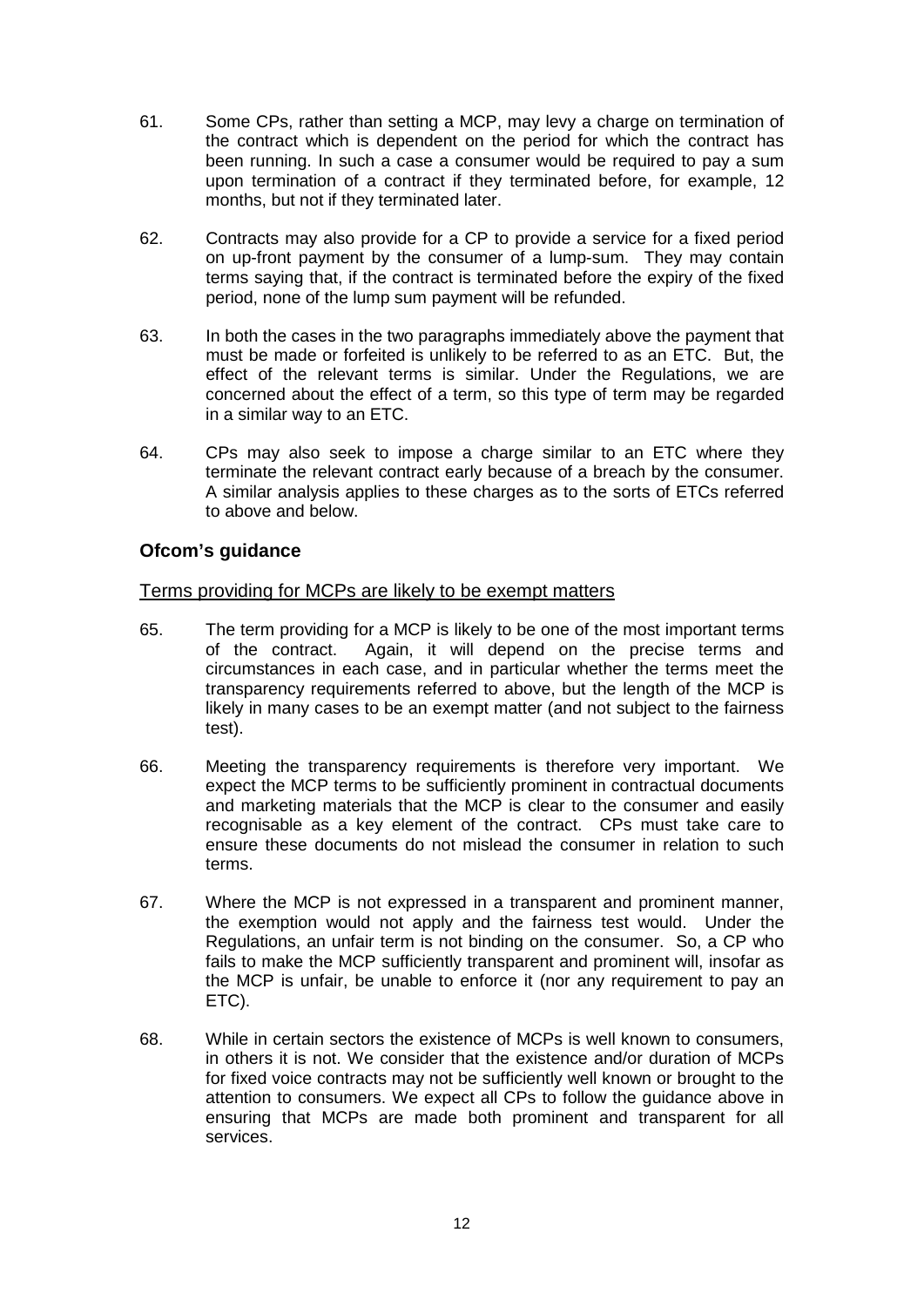### Terms relating to ETCs are non-exempt

- 69. Terms providing for ETCs (which are default charges or charges analogous to default charges even if they do not apply on breach of contract) are not within the exemption and are subject to the fairness test. In particular, the amount of the ETC is not an exempt matter.
- 70. In the contracts we are concerned with here, the consumer agrees to purchase a service for a certain minimum period. Where the consumer terminates the contract early, the CP levies a charge. That charge is payable on, and for, the termination of the contract and cessation of the service provided under it.
- 71. This means the charge, like the sorts of default charges referred to in section B above, is not part of the price or remuneration of the services the CP supplies. It must be paid when the CP stops providing those services, not in exchange for them (as, the often monthly (retail) price is), as a consequence of the consumer not doing what he agreed to do (fulfil the MCP). In other words, an ETC is paid as compensation for the early termination (as opposed to the goods and services). It is an ancillary payment.
- 72. Furthermore, assessing the fairness of a compensatory payment like an ETC does not involve assessing whether the price or remuneration of the CP's services is too high (i.e. does not concern an exempt matter). It only involves assessing, "….is £X too high as compensation for the consumer ending the contract early?" This is not an exempt matter.<sup>[13](#page-12-0) [14](#page-12-1)</sup> <sup>[15](#page-12-2)</sup>

<span id="page-12-0"></span> $13$  As we sav above, a similar analysis applies to a term that provides for a charge where the CP terminates the contract because of the consumer's breach. That charge would be paid as compensation for the consumer's default, not as the price or remuneration for the CP's services. An assessment of it would consider whether it is too high as such compensation, not too high a price for

<span id="page-12-1"></span><sup>&</sup>lt;sup>14</sup> This is consistent with the Supreme Court's decision in the *OFT Bank Charges case*, in which the Court said, for example:

<sup>&</sup>quot;….*not every provision for payment contained in a contract for the supply of goods or services is rendered immune from scrutiny unde[r Regulation 6\(2\).](http://login.westlaw.co.uk/maf/wluk/app/document?src=doc&linktype=ref&&context=1&crumb-action=replace&docguid=I727FDDB0E45011DA8D70A0E70A78ED65) There can be payments which do not constitute either "price or remuneration" of goods or services supplied in exchange. Further, payments which do constitute price or remuneration in this sense can be challenged as unfair on grounds which do not relate to their appropriateness in amount as against the goods or services supplied in exchange. Heads (d), (e), (f) and (l) in the grey list of terms set out in Schedule 2 to the Regulations fall within one or both categories. Director-General of Fair Trading v First National Bank plc* [2002] 1 AC 481 provides another example…."

<sup>(</sup>Lord Mance at paragraph 101 of the judgment. For another example, see what Lord Walker said at paragraph 43).

<span id="page-12-2"></span> $15$  It does not matter that an ETC is payable where the consumer terminates the contract in a way that does not amount in law to a breach. The early termination is still of the nature of a default: a failure to do what he contracted to do. An ETC is an example of where the Supreme Court said a supplier:

<sup>&</sup>quot;….. *could not convert what were in effect penalties into "price" simply by wording their contracts so as to ensure that the contingencies that triggered liability to pay the charges did not constitute breaches of contract."*

<sup>(</sup>Lord Phillips at paragraph 83 of the *OFT Bank Charges* judgment)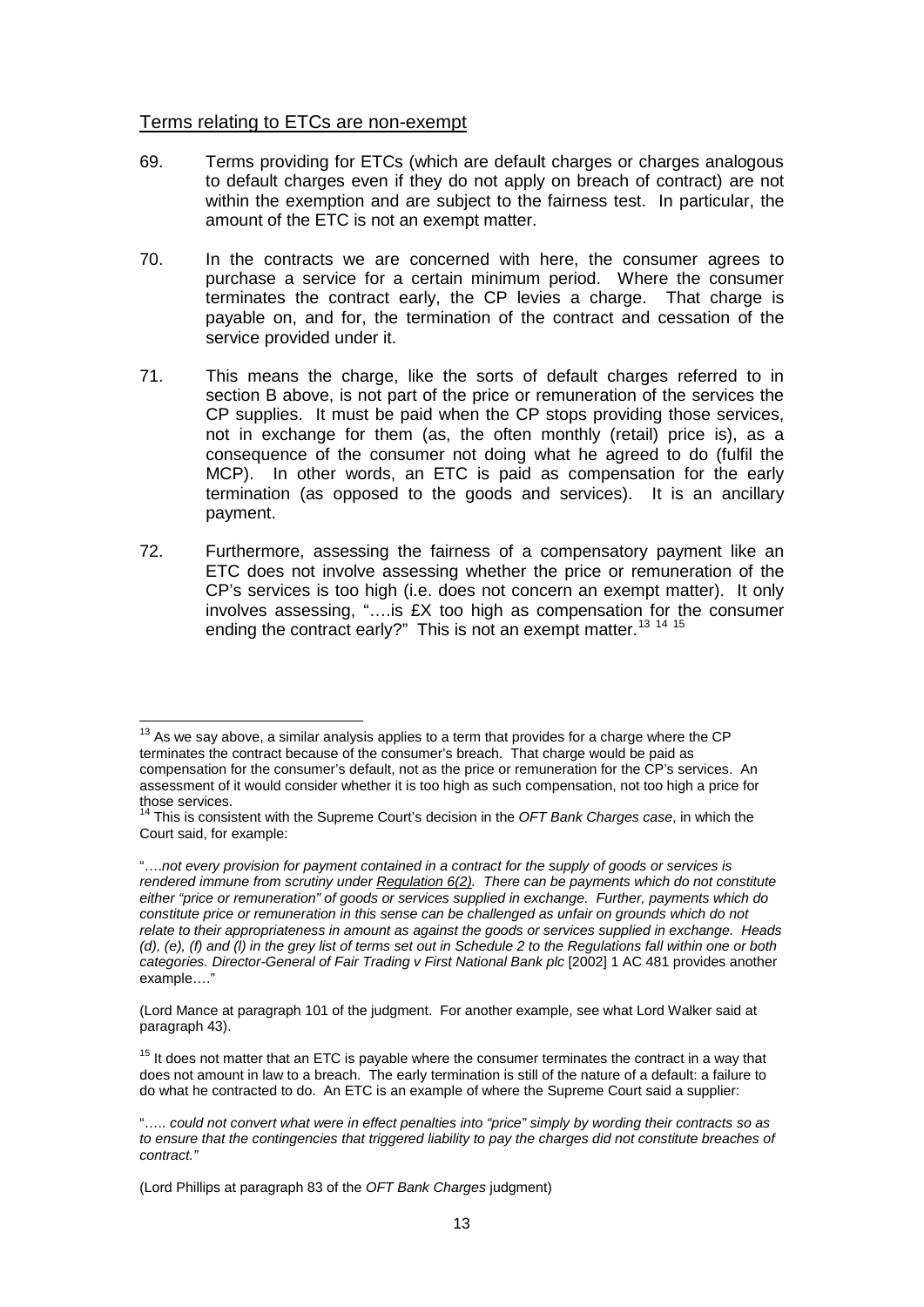### The fairness test for ETCs

- 73. The following sets out the principles we consider likely to apply in the assessment of fairness of ETC terms (and charges), which we consider CPs should apply in setting ETCs, and which are likely to guide us in carrying out our enforcement duties under the Regulations.
- 74. We consider it likely to be unfair if a CP sought to recover in an ETC a sum that would put it in a better position than if the consumer had performed his contractual obligations (and no more). This is the position the ordinary law would seek to put the CP in (by entitling it to damages for breach of contract), if the contract did not contain the term providing for the ETC and the consumer ended the contract early.
- 75. Put another way, it is unlikely to be fair if the ETC is more than the CP could recover in damages where the consumer breached the relevant contract. If the term providing for the ETC had this effect, it would put the CP in a better position and the consumer in a worse one, than they would be in without the term.
- 76. In effect, the supplier would receive a disproportionately high sum for not having to provide services under the contract and the consumer would have to pay such a sum for not receiving them. The consumer would be paying a disproportionately high sum for failing to adhere to the fixed term of his contract.
- 77. In our view, such a term would fall within paragraph 1(e) of Schedule 2 to the Regulations, as a term having the object or effect of, "…. requiring any consumer who fails to fulfil his obligation to pay a disproportionately high sum in compensation." By doing so, it would cause a significant imbalance between the CP's rights and obligations under the contract and the consumer's, to the latter's detriment, contrary to the requirement of good faith, and would be unfair. [16](#page-13-0)
- 78. Accordingly, in setting ETCs, we consider a CP must make a reasonable pre-estimate of the position it would have been in had the consumer done what the contract obliged him to do (and no more) (i.e. the losses it incurs because the contract is not performed for its fixed term). All we consider the CP may fairly recover in an ETC is a sum that reflects that position. That involves the CP making a reasonable pre-estimate of:
	- 78.1 the costs it saves because it no longer has to perform the contract; and
	- 78.2 the losses caused by the early termination that it can mitigate,

and deducting those from the fixed contractual retail payments outstanding on termination.

79. That pre-estimate will include, for example, any variable costs the CP saves on the particular contract terminated (or, in practice, on contracts for the type of services concerned to the types of consumers concerned). It will

<span id="page-13-0"></span> $16$  Again, the same analysis would apply to a term that provides for a charge where the CP terminates the contract because of the consumer's breach.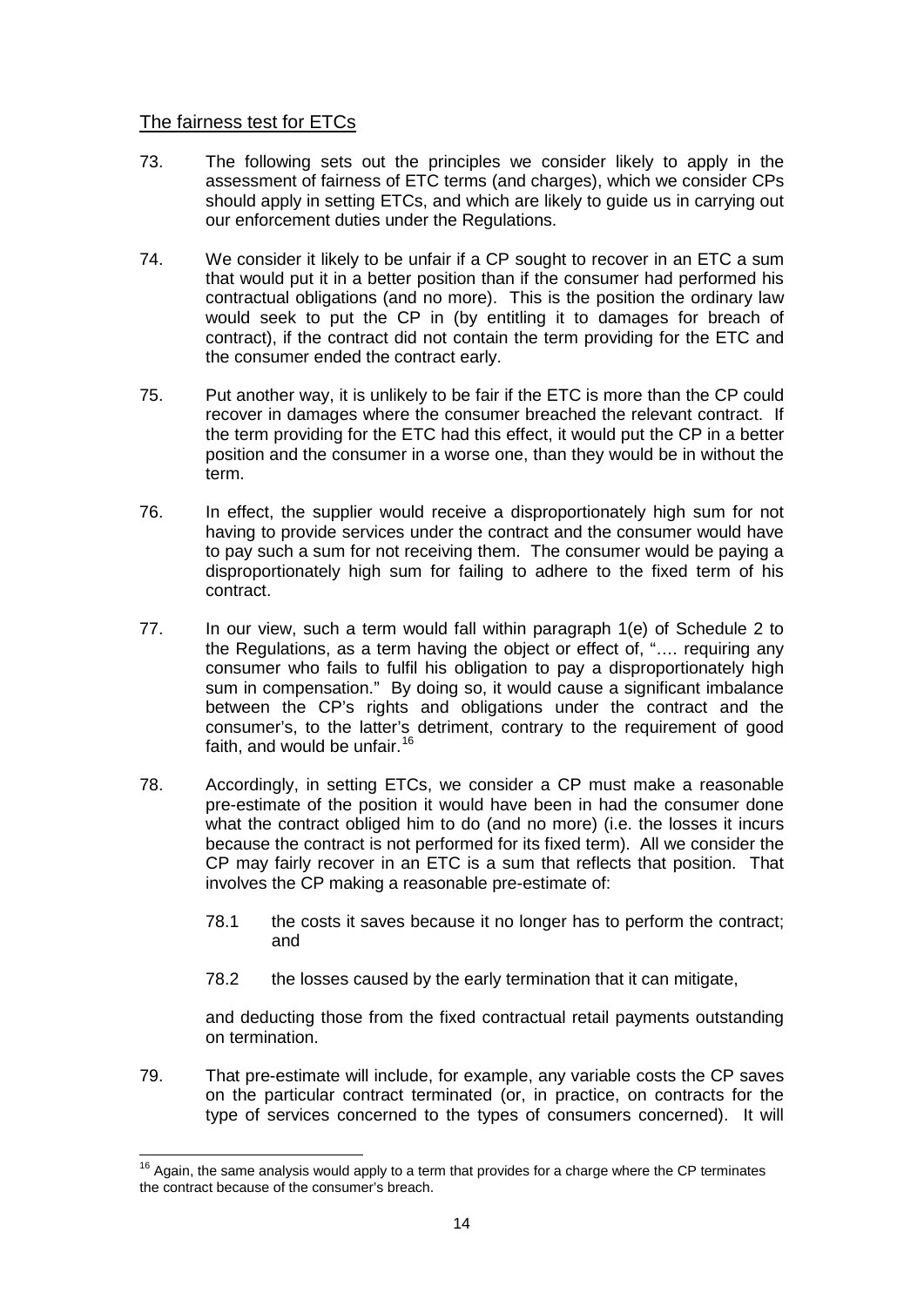also include a reasonable pre-estimate of any network costs the CP saves in a particular, reasonable period averaged over the group of consumers terminating contracts early. We do not expect that CPs will need to calculate each individual consumer's ETC at the time of contract termination.

- 80. We consider that an ETC is likely to be fair where:
	- 80.1 the terms providing for it are transparent at the point of sale with sufficient prominence that the consumer is fully aware of the consequences of terminating early, and what the level of the ETC would be (or, at the very least, the method by which this would be calculated e.g. the amount that would be charged for each outstanding month); <sup>[17](#page-14-0)</sup>
	- 80.2 it is never greater than the amount of the (usually monthly) contractual retail payments remaining due at the date of termination;
	- 80.3 it also takes account of any costs associated with the provision of the service which will no longer be incurred, <sup>[18](#page-14-1)</sup> including any:
		- 80.3.1 VAT (where the retail price is subject to VAT but the ETC is not);
		- 80.3.2 variable costs which can be avoided;
		- 80.3.3 savings in the costs of providing customer services; and
		- 80.3.4 costs of shared network elements which the consumer is no longer using, and which can be used to provide services to another consumer (whether a new customer or increased demand from an existing customer);
	- 80.4 it reflects any ability of the CP to reduce (mitigate) its loss by 'reselling' the service to a new consumer;<sup>[19](#page-14-2)</sup> and
	- 80.5 it makes allowance for the CP's accelerated receipt of any sums.  $^{20}$  $^{20}$  $^{20}$
- 81. We do not consider that it is likely to be fair to include in an ETC recovery of anticipated profits from charges for (optional extra) services, or other sources of revenue, which are not themselves part of the consumer's contractual obligations (assuming the consumer would not do things, and

<span id="page-14-2"></span>

<span id="page-14-1"></span><span id="page-14-0"></span><sup>&</sup>lt;sup>17</sup> The less specific the term is, the more we think it liable to a finding of unfairness.<br><sup>18</sup> By deducting them from the monthly retail price when calculating the ETC.<br><sup>19</sup> By deducting the amount mitigated from the mo will be particularly relevant for network elements specific to a particular property (such as a copper pair or cable connection) where early termination occurs because the consumer is moving home. These network elements may subsequently be used by a new occupant.<br><sup>20</sup> We agree there may also, in theory, be costs the supplier is obliged to pay third parties on early

<span id="page-14-3"></span>termination of contracts and which may be recovered from terminating consumers. However, we are not aware of any such charges (other than the 'cease charges' dealt with elsewhere in this Guidance). And, we think it likely the rules on remoteness may well preclude recovery of any other such costs. Further, account would, in any event, need to be taken of costs to the third party saved. Together, these mean it is unlikely this point has practical relevance.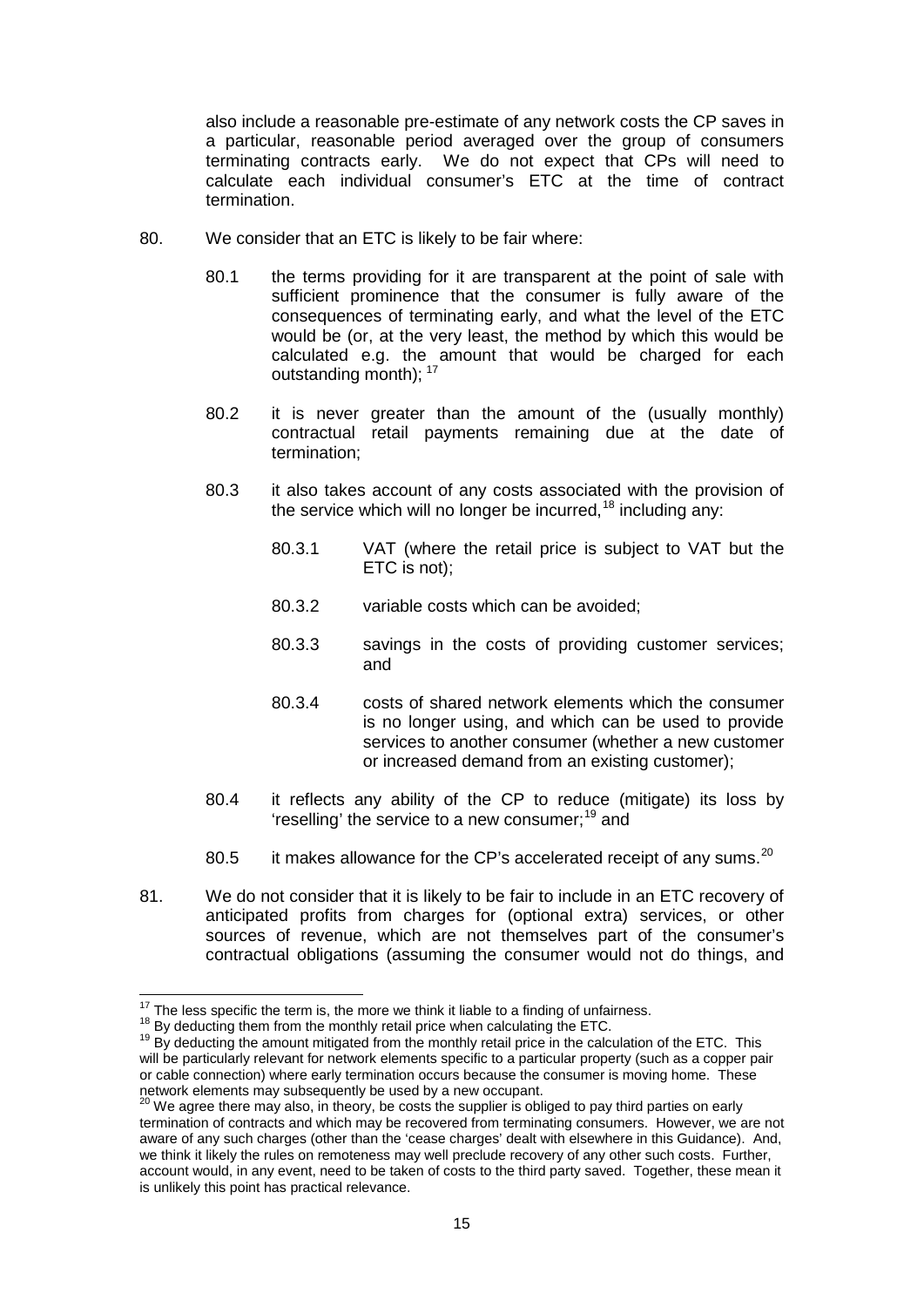incur charges, where he is not required to do so under the contract). This excludes from a fair ETC, in our view, charges for calls outside any inclusive bundle on a fixed voice or mobile phone contract, for example.

- 82. In relation to 'lost' revenues from incoming call termination charges for fixed voice and mobile phone services our view is as follows. To be able fairly to recover them in an ETC we expect a CP to be able to show that such revenues would be recoverable from consumers in damages for breach of contract were the ETC term not in the contract. Where the CP cannot, an ETC that seeks to recover these revenues is liable to a finding of unfairness.
- 83. We also acknowledge there is an alternative basis on which, in our view, a likely fair ETC may be recovered. Instead of $21$  recovering an ETC on the basis above, a CP may fairly seek to recover its unrecouped expenditure on the early terminated contract. This may include its unrecouped customer acquisition or equipment subsidy costs. But, we do not consider such recoverable costs may exceed the fair ETC that may be recovered on the first basis described above.
- 84. This is on the basis that, in the common law contractual damages rules, an innocent party may, broadly speaking, in response to the other party's breach of contract, claim damages in respect of either: (1) lost net profits (subject to matters such as the duty to mitigate), as set out above; *or* (2) wasted costs. But, it cannot claim the same losses twice. Nor can it claim more on the wasted costs basis than its lost net profits.

# Best practice

As a matter of best practice, Ofcom also considers it is important that suppliers make very clear to consumers the level of the early termination charge at the point at which the consumer is considering terminating their contract.

# **D. Subsequent Minimum Contract Period (subsequent MCPs)**

# **Description of the term**

- 85. A subsequent MCP may be triggered when some aspect of the contract is changed, and in return the CP requires that consumers are committed to purchasing the services for an additional fixed, minimum period.
- 86. Subsequent MCPs may be triggered within the initial MCP or outside it. For mobile phone contracts, subsequent MCPs will most commonly occur when a consumer makes a new commitment for a minimum term in return for a handset upgrade. For other contracts, including fixed line, broadband and pay-TV, the main triggers are upgrading or downgrading of the service level and moving house.
- 87. We have also seen contracts which are automatically renewed for a subsequent MCP at the end of each existing one, without there being any change in circumstances. The trigger in these cases has simply been reaching the end of the existing MCP.

<span id="page-15-0"></span><sup>21</sup> Not in addition to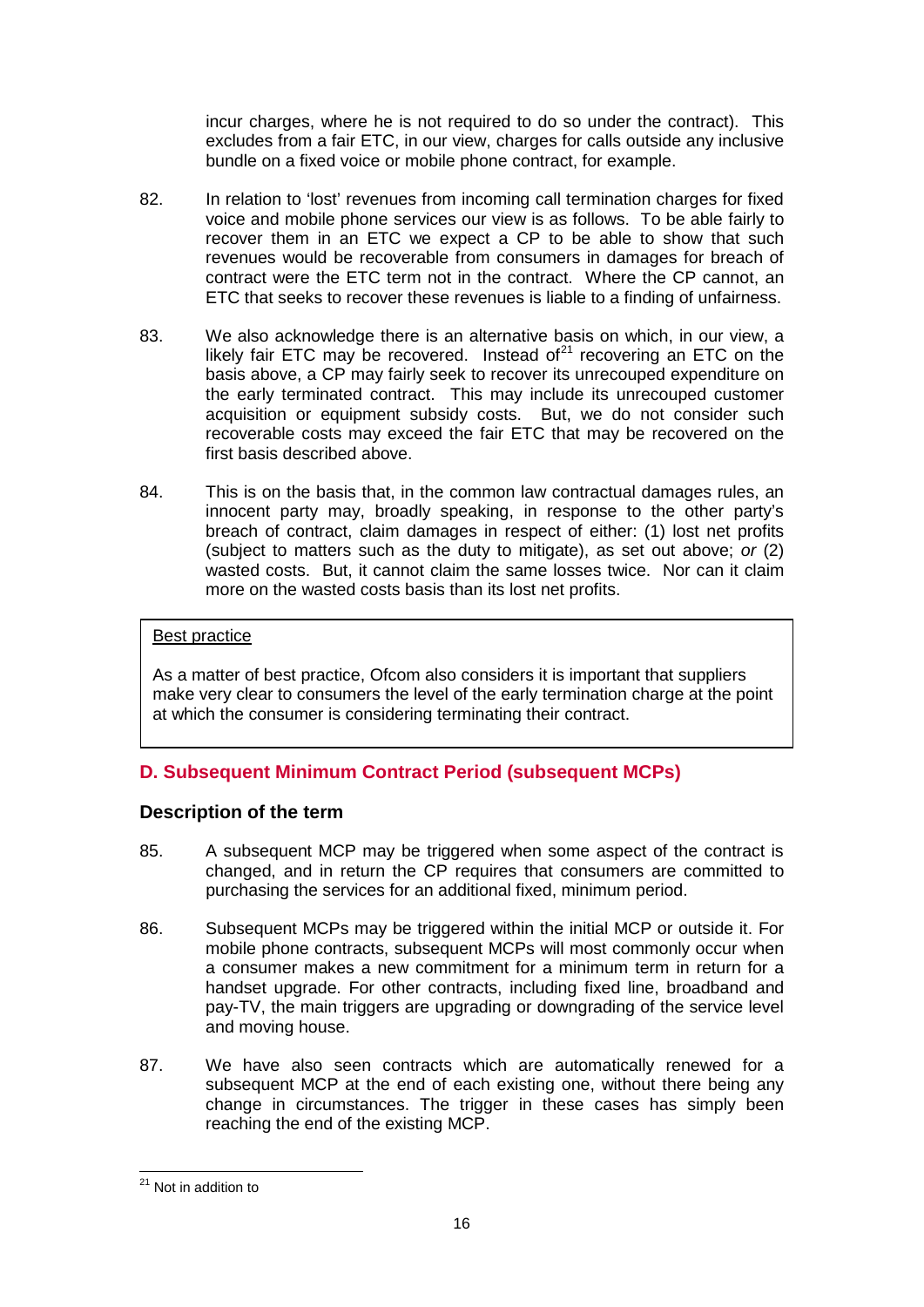88. This Guidance is primarily concerned with terms in communications contracts that provide for the imposition of subsequent MCPs on the occurrence of "trigger" events or in ''trigger" circumstances ("SMCP terms"). We acknowledge there may be some circumstances where the consumer agrees to new terms and services where what arises is a new contract between the CP and the consumer, on new terms, and in which the length of the MCP may be an exempt matter.

### **Ofcom's guidance**

### SMCP terms are likely to be non-exempt

- 89. We consider that SMCP terms<sup>[22](#page-16-0)</sup> are likely in most cases to be outside the exemption and subject to the Regulations' fairness test.
- 90. It is important to keep in mind that exempt matters reflect the two sides of a consumer contract as set out above:
	- 90.1 what the CP will provide the *main* subject matter of the contract; and
	- 90.2 the price consumers must pay in exchange.

SMCP terms are not concerned with the second. It is hard to see how they fall under the former either.

- 91. Looking at the way the Supreme Court referred to the first part of the exemption in *the OFT Bank Charges case*, [23](#page-16-1) the main subject-matter of a contract may be goods or services. That main subject matter should be described in general terms such as, to use the Supreme Court's examples, "… consumer goods ordered from a catalogue," or, "…hotel services."
- 92. In the contracts covered by this Guidance, the main subject matter could be described as "communications services" or perhaps, for example, "fixed voice line rental and calls services," or "X months' communications (or fixed voice line rental and calls) services." Terms that provide for the triggering of a subsequent MCP are unlikely to fall within this *main* subject-matter:<sup>[24](#page-16-2)</sup> all they really do is set out when certain terms of the contract could change. That is a possible future event, different from the main subject matter the CP has agreed to provide under the contract, and which might or might not happen.

### The fairness test for SMCP terms

93. In general terms, we consider it is more likely to be fair for CPs to require a commitment to a subsequent MCP where they do so transparently (the commitment is clear to the consumer) and the consumer receives a commensurate benefit in return for it. This is necessary to ensure that

<span id="page-16-0"></span> $^{22}$  and any term that has similar effect to a SMCP term (the effect, not the form, being what is important).<br>  $^{23}$  See Lord Walker's comments at paragraphs 39 and 40.<br>  $^{24}$  Still less, "falling squarely within" the

<span id="page-16-2"></span><span id="page-16-1"></span>of Lords in *First National Bank* and the Supreme Court in *the OFT Bank Charges case* described the limits on the scope of the exemption*.*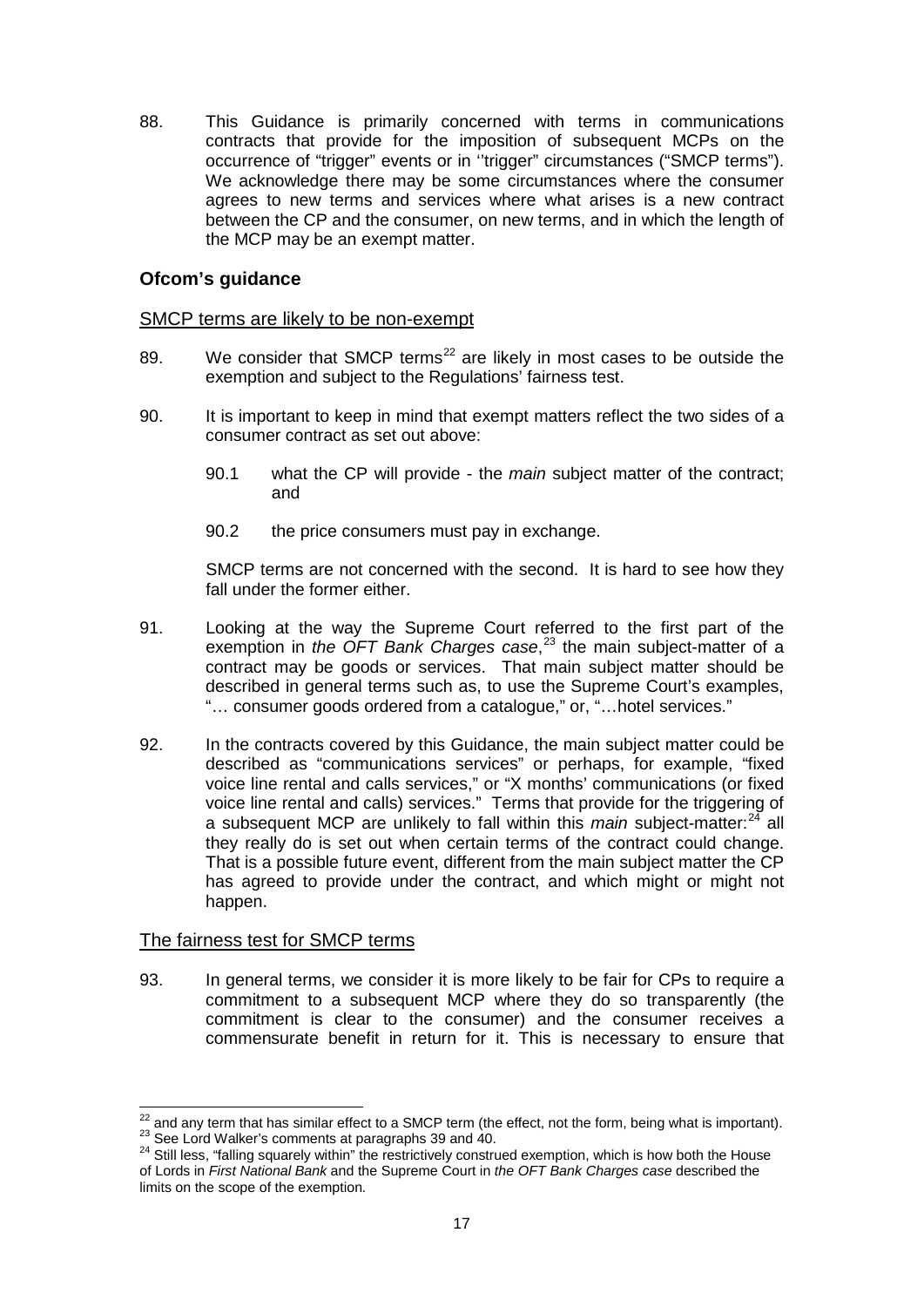contracts do not create a significant imbalance in the rights and obligations of the parties, to the detriment of the consumer.<sup>[25](#page-17-0)</sup>

- 94. So, we consider the requirement for a subsequent MCP is more likely to be fair where:
	- 94.1 any SMCP term explaining the events (such as a decision to upgrade), that will trigger a requirement for a subsequent MCP, is transparent to consumers within the contract at the point of sale;
	- 94.2 the term sets out that the CP will make it very clear to the consumer that the event (such as a decision to upgrade) will trigger a new MCP, and the length of that new MCP, at the point that the consumer is considering the change (for example, the term says the CP will write to the consumer stating when changes to the services will result in a subsequent MCP); and
	- 94.3 the costs incurred by the CP and the benefits to the consumer in relation to the subsequent contract are commensurate with the subsequent MCP.
- 95. We consider the requirement for a subsequent MCP is likely to be unfair where:
	- 90.1 there is little benefit to the consumer arising from the relevant variation and the CP incurs no costs or costs at only a low level; $^{26}$  $^{26}$  $^{26}$
	- 95.2 the CP wants to change the underlying wholesale service and there is no consumer benefit. Examples of this may include where a CP wants to migrate to using  $LLU^{27}$  $LLU^{27}$  $LLU^{27}$  to provide fixed voice and broadband services and consumers do not have a choice of staying on their original tariff and original MCP; or
	- 95.3 there is automatic renewal upon reaching the end of an existing MCP and one or more of the conditions set out below apply.
- 96. Where CPs include a term providing for an ETC in respect of early termination of a subsequent MCP, we consider that such terms are, like other ETC terms, outside the exemption and subject to the fairness test. We consider that the amount of ETCs charged should be calculated in accordance with the principles set out in section C above.

### Terms providing for automatic renewal of fixed term contracts

97. Terms providing for automatic renewal of fixed term contracts are a particular category of SMCP terms providing for subsequent MCPs, where the trigger is reaching the end of the existing MCP.

<span id="page-17-0"></span> $25$  Whether a term falls within paragraphs 1(h), (j) or (k) of Schedule 2 to the Regulations is also relevant to its fitness.

<span id="page-17-1"></span> $26$  such as where the consumer wants to upgrade their tariff, either within or outside the initial MCP, or downgrade it outside their initial MCP, and there are no/low upfront cost implications for the CP

<span id="page-17-2"></span> $\sigma$  Local Loop Unbundling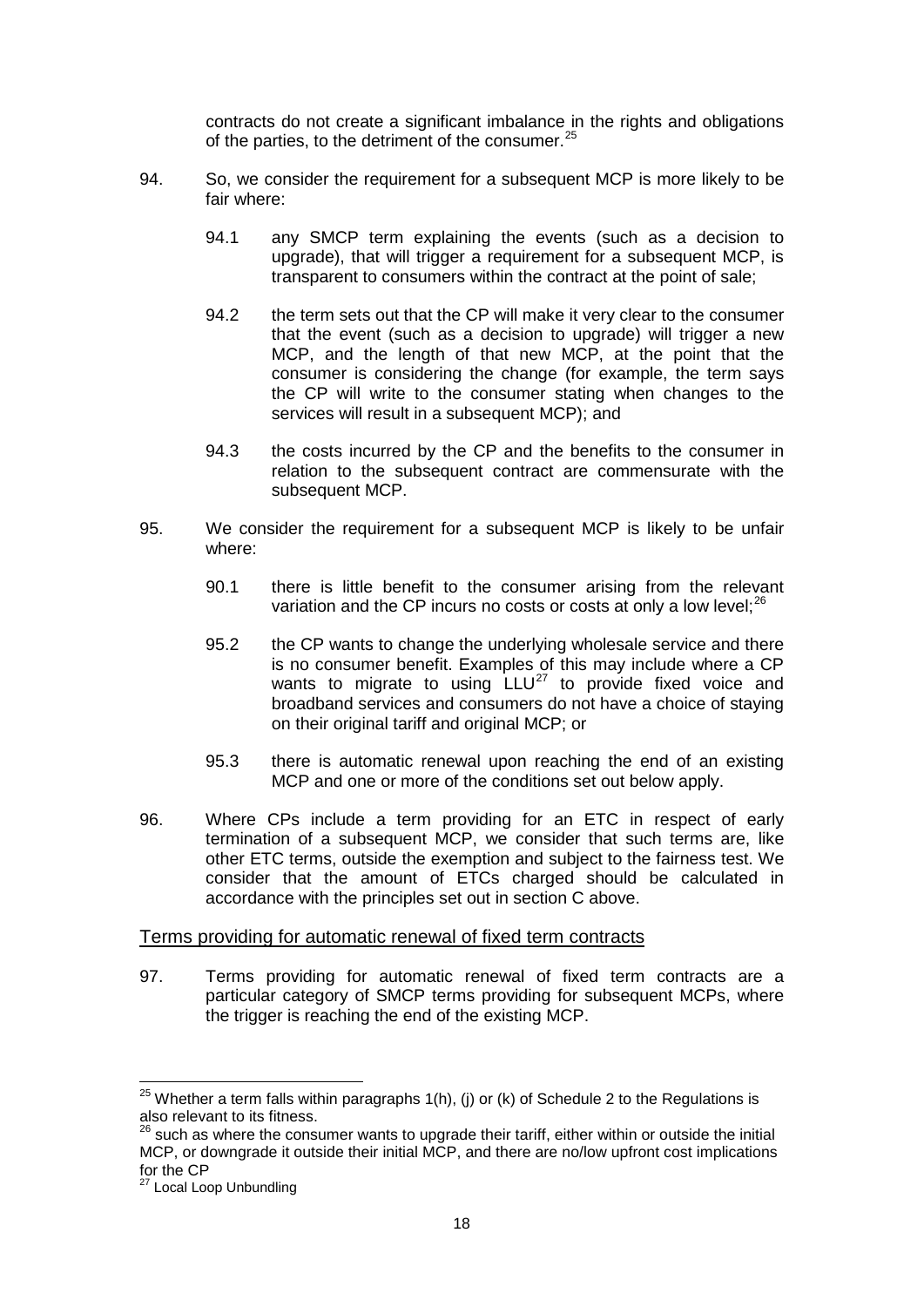- 98. Our concern about such terms is that they may be used to bind a consumer to a series of fixed-term contracts, without the consumer intending and agreeing to be so bound and without receiving any commensurate benefit for being so. The consumer may experience only an unintended extension to his payment obligations.
- 99. So, an automatic renewal term may cause the necessary imbalance under the Regulations by virtue of, in the words of Lord Bingham in the *First National Bank case*, "…*imposing on the consumer [of] a disadvantageous burden or risk or duty*." That raises the possibility it is unfair.
- 100. But, we also take into account that the possible unfairness of an automatic renewal term may be counter-balanced by other terms in the same contract. And, in assessing any such term for fairness we would have regard to all the relevant terms.
- 101. We consider automatic renewal terms are more likely to be unfair where one or more of the following applies:
	- 101.1 the renewal term itself is not transparent in the contract at the point of sale;
	- 101.2 there is no accompanying term which commits the CP to sending a clear and unambiguous reminder notice at a reasonable time before the renewal term is to take effect (and no equivalent measure like a charge-free cancellation period of reasonable duration after renewal and no contractual commitment to sending a reminder of that period at the time of renewal);
	- 101.3 the terms do not provide for a clear and easily effected opt-out (or cancellation) mechanism, without unnecessary formal or procedural requirements;
	- 101.4 there is no cost to the CP and benefit to the consumer commensurate to the renewed obligation the consumer takes on;
	- 101.5 there are other terms which seek to restrict the opt-out window or require too long a notice period;<sup>[28](#page-18-0)</sup> or
	- 101.6 the ETC is unfair (or so high as to have a prohibitive effect on the consumer's right to terminate the renewed contract).
- 102. We also consider that, as matters of good and fair business practice, it is important that any automatic renewal reminder notice is genuinely aimed at informing the consumer and prompting them actively to consider whether they wish to commit to a renewed fixed-term contract. For example, we would expect that the reminder should:
	- 102.1 be sent at an appropriate point in time (neither too close to nor too far away from the renewal date);
	- 102.2 be written in plain, intelligible language;

<span id="page-18-0"></span><sup>&</sup>lt;sup>28</sup> and there should in any event be a term allowing early termination of the contract by the consumer with any accompanying ETC being fair.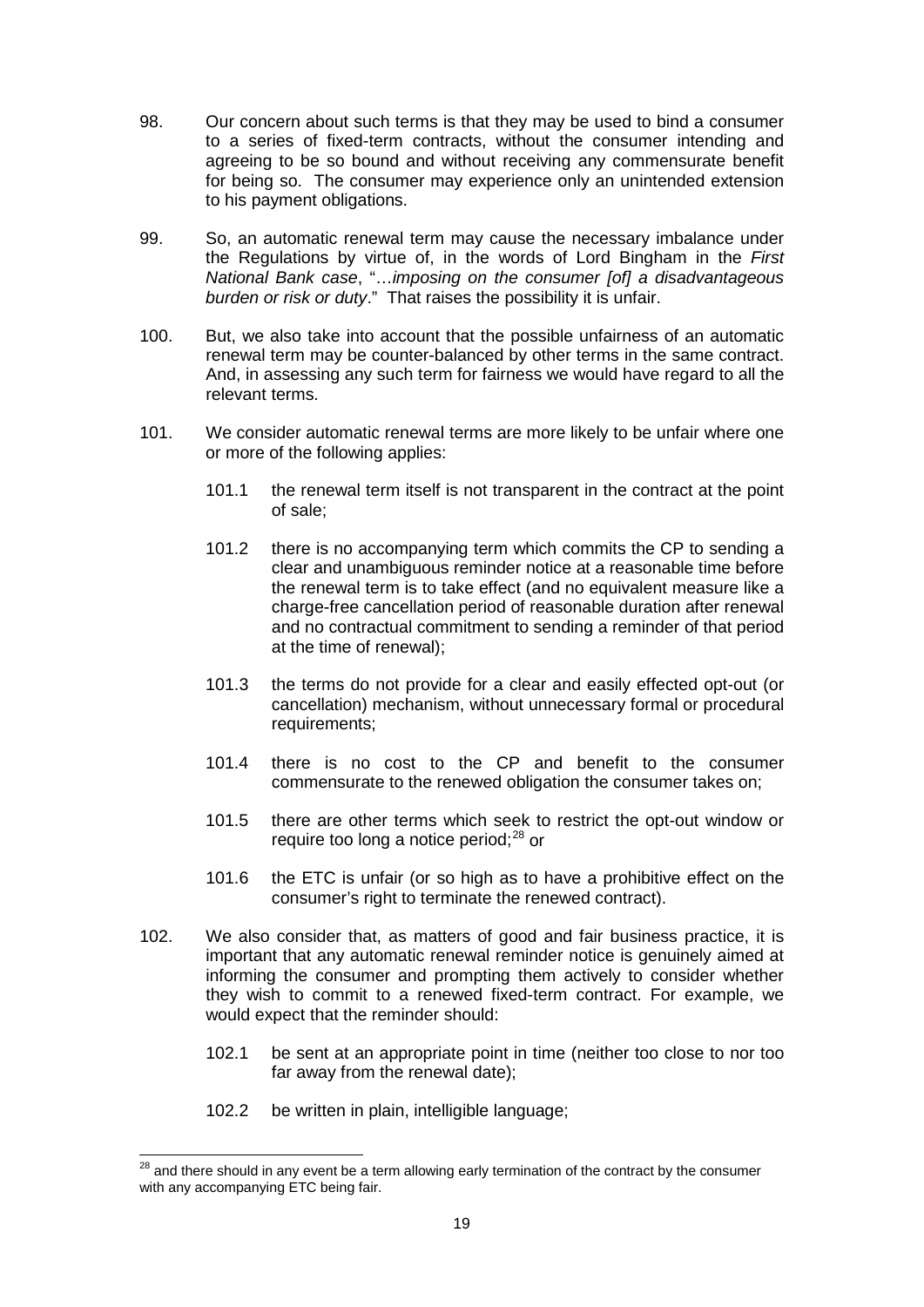- 102.3 have the explanation about the automatic renewal as the only (or main) subject matter; and
- 102.4 make it clear what the consumer needs to do to prevent the automatic renewal (which procedure should not be unduly onerous – see above).
- 103. In any case where it became apparent these sorts of conditions were not being adhered to, we would consider whether there was appropriate legislation under which we could take action, whether under the Regulations or other provisions, such as the Consumer Protection from Unfair Trading Regulations 2008.<sup>[29](#page-19-0)</sup>

# **E. Minimum Notice Periods**

### **Description of the charge**

- 104. Whether or not there is a MCP, CPs usually require consumers to provide formal notification of an intention to terminate a contract for communications services.
- 105. Ofcom has seen contracts in which the Minimum Notice Period ("MiNP") is 30 days or one calendar month, and consumers are required to make payments up to the end of that period even if they wish to terminate the contract (and the service) earlier. Ofcom has also seen shorter MiNPs is some contracts, especially for fixed voice services.

### **Ofcom's guidance**

### Terms providing for MiNPs are likely to be non-exempt

106. We consider that the MiNP is unlikely to be an exempt matter. The terms providing for a MiNP do not define the main subject matter of the contract. So, those terms, and the length of the MiNP, are likely to be subject to the fairness test.

### The fairness test for MiNPs

- 107. We consider a term providing for an MiNP is likely to be fair where:
	- 107.1 the MiNP is transparent to consumers within the contract at the point of sale; and
	- 107.2 the MiNP reflects a reasonable period in which to carry out the necessary administration of terminating the contract.
- 108. Failure to set MiNPs according to the principle in the second bullet point would be likely to lead to consumers having to bear an unjustified risk of ceasing service with the losing CP before the end of the MiNP, and of

<span id="page-19-0"></span><sup>&</sup>lt;sup>29</sup> Ofcom also considers that it is possible there are broader policy concerns relating to automatic renewal terms and their possible impact on the market. It is possible that a term is fair under the Regulations, but, for example, nonetheless has adverse consequences for competition. These concerns are outside the scope of this Guidance but they may be the subject of further Ofcom consideration.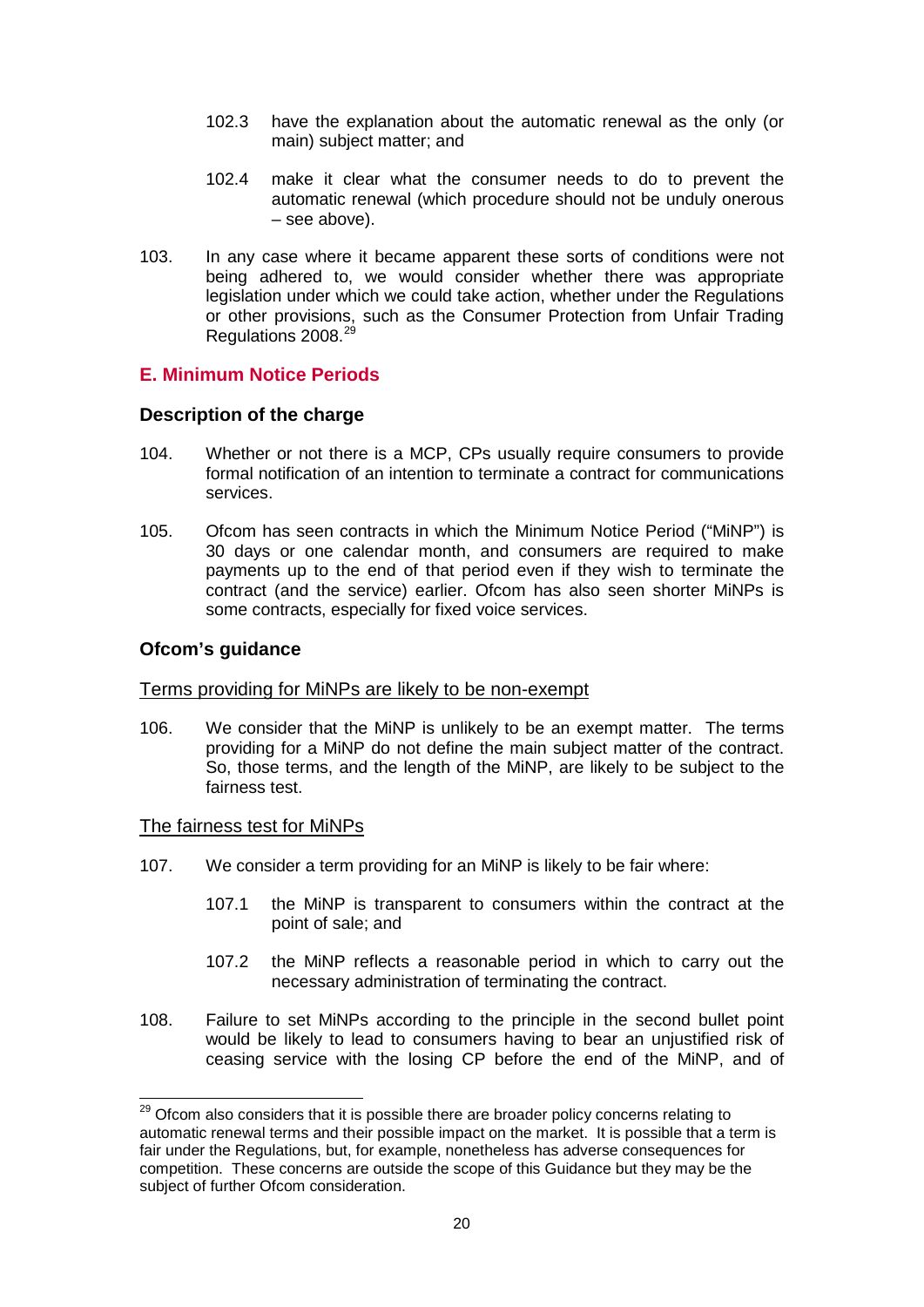having to pay two CPs for a period of time in order to ensure a sufficient degree of overlap and no loss of service.

- 109. In addition, most of the communications services to which this Guidance applies are subject to formal service migration processes. These entitle consumers to change CPs in specified time periods. A contract term providing for a MiNP significantly longer than those periods risks frustrating that right, by requiring consumers to pay for services longer than they receive them. It is at risk of unfairness, especially where the MiNP is longer than the period reasonably required to administer the termination of the contract.
- 110. For fixed voice and broadband services, where the formal service migration processes which apply are likely to take between 5 and 10 working days, we consider this is likely to be a sufficient period for the necessary administration of terminating the contract. We consider that a longer MiNP in a contract for such services is liable to be unfair. This should mean the date the CP stops charging the consumer is not later than the date on which the service migration occurs.
- 111. For mobile services, and in any sector where no formal migration process applies, we consider that the MiNP should be no longer than reasonably necessary for the required administration. We see no reason why this should in any event be longer than 30 days and likely much less.
- 112. If the consumer gives notice of termination such that the end of the MiNP would fall within the MCP, the guidance in respect of early termination, set out in section C above, will apply.

### Best practice

As a matter of best practice, Ofcom also considers it is important that CPs make it very clear to consumers what the minimum notice period is not only at the point of sale but also at the point at which the consumer is considering terminating their contract.

# **F. Itemised or Paper Billing**

### **Description of the charge**

113. The itemised or paper billing charge is a charge made to consumers for the provision of a fully itemised or paper bill. For broadband providers itemisation is not relevant, but some of these CPs charge for paper bills.

### **Ofcom's guidance**

### Term providing for itemised or paper billing charges and the exemption

114. As with non-DD charges, the position of itemised and paper billing charges will depend on the precise terms and circumstances in each case. In particular, whether the terms meet the transparency requirements referred to above. But, these are charges that in many cases could fall within the exemption from the fairness test.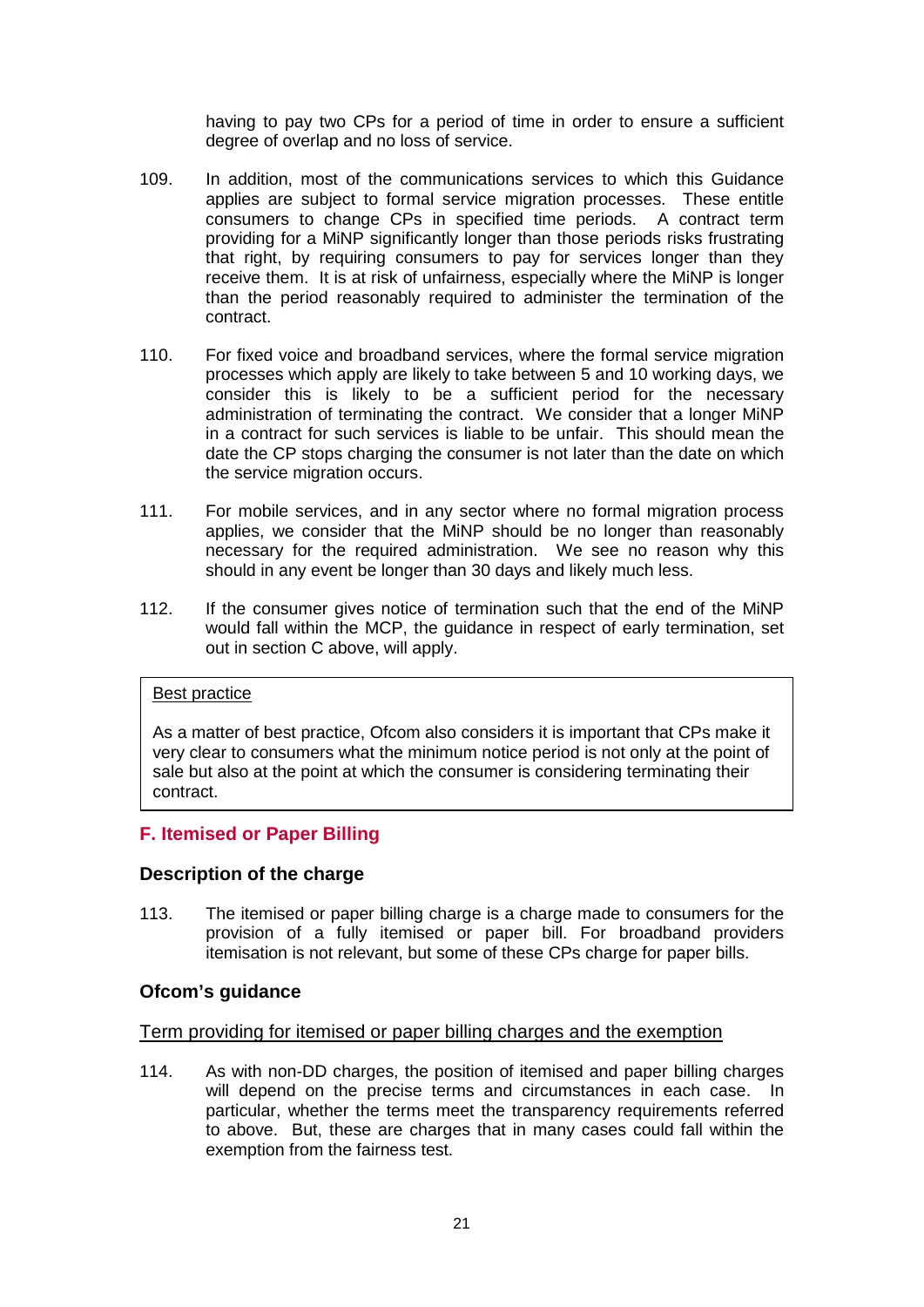- 115. An itemised or paper billing charge is likely in many cases to be part of the price the consumer must pay for the package of goods and services they receive under the relevant contract. The amount of the charge as compared to the goods and services is likely to be an exempt matter, as long as the relevant contract terms are clear enough (see Transparency above). Where this is so, the fairness test will not apply. This reflects the fact that a term providing for charges like these will be amongst the more important terms of the contract.
- 116. Again as with non-DD charges, we consider that our analysis will apply whether the charges for itemised and paper bills are presented as additional charges or as discounts for non-itemised and/or paperless billing. The consumer will incur the same liability to pay more for itemised or paper bills either way.

### The fairness test and terms providing for itemised and paper billing charges

- 117. Where the relevant term(s) is not expressed in plain, intelligible language and does not meet the transparency requirements, the fairness test will apply. And, only the question of whether the charge is too high as against the goods and services provided under the contract is an exempt matter. The charge and the term providing for it could be challenged as unfair on other grounds. One way in which we consider the fairness test could apply in this context is as follows.
- 118. A consumer who wishes to have itemised and/or paper billing may cause the CP to incur additional costs which are directly attributable to that level of billing. So, for example, we consider it may be fair for a CP to include in these billing charges the reasonable incremental costs of paper, printing, postage, and information processing (over and above those incurred for basic, or paperless, billing). We do not suggest that it is likely to be unfair for CPs to recover these additional costs through a charge for itemised and/or paper billing.

### Best practice

As a matter of best practice, Ofcom also considers it is important that bills should clearly detail the level of any itemised or paper billing charges as a separate line item.

# **G. Cease Charges**

# **Description of the charge**

119. These are charges made when the consumer ceases their service from the CP. Where they apply it is usually because there is a charge for ceasing service at the wholesale level and the CP passes this on to the consumer. They are unrelated to ETCs and MiNPs.